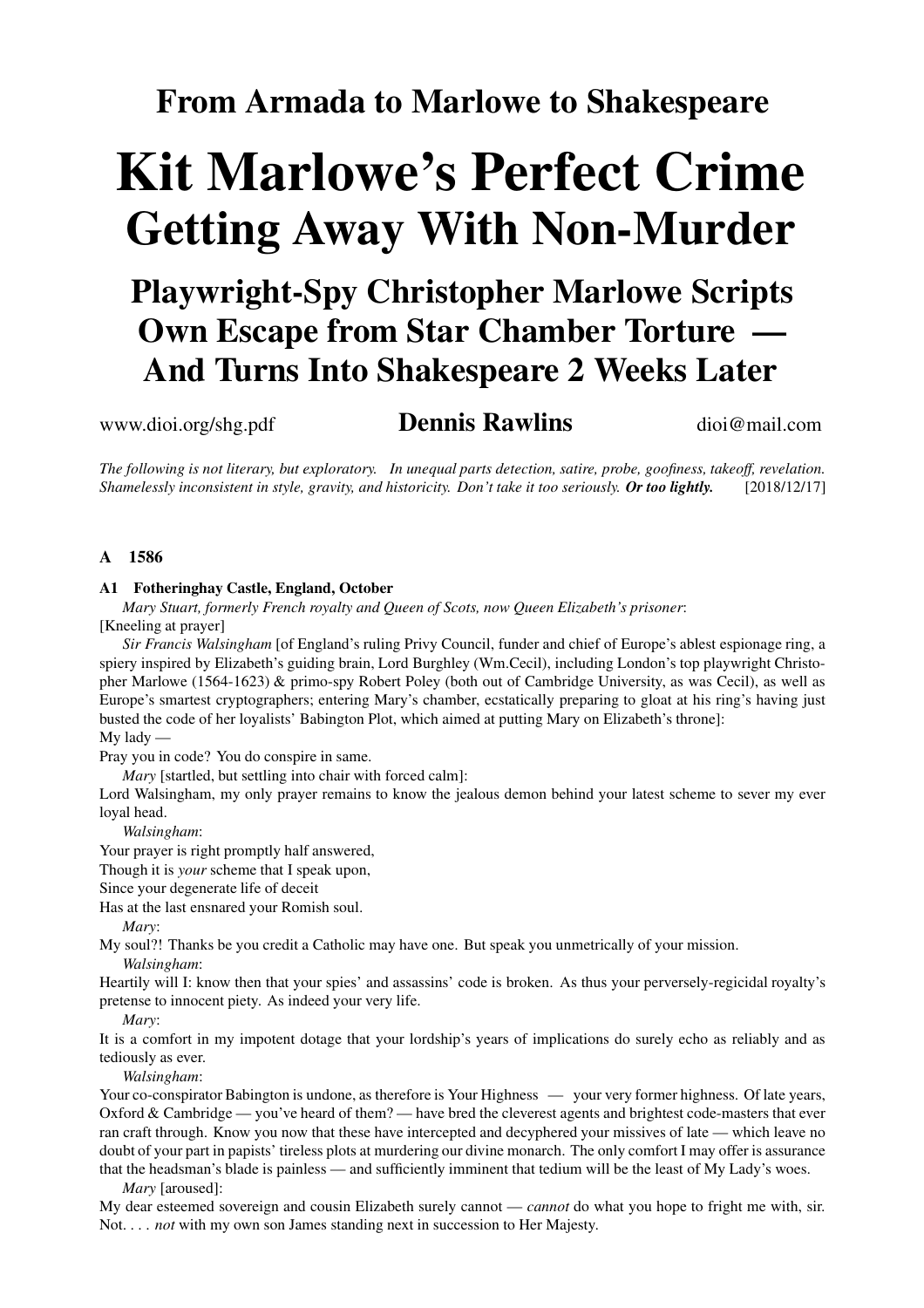*Walsingham*: Revert to knee-work superstitious, At last reduced to no weapon besides,  $O'$ er-gloomed by Asra-èl's<sup>1</sup> penumbral doom. [Exit.]

#### **A2 Rose Theatre anteroom, following premiere of Marlowe's** *Tamburlaine*

*Playwright Robert Greene*:

Henslowe, why this orgy of overpraise upon the child Kit Marlowe?

*Rose Theatre Manager Philip Henslowe* [to all]:

If celebrity actor and play-paymaster Ned Alleyn compensed Greene better, he'd be less green.

*Greene*:

A pun 'neath even you. I grant little Kit's try-outing play, *Tamburlaine*, has bits of astonishing verbal magic. But our would-be play-wrighter and upstart crow Ned Alleyn ought not forget his old reliable word-masters, without whose gifts his shake-scene bellows die.

*Henslowe* [as Christopher Marlowe enters]:

Kit Marlowe! Your *Tamburlaine* is the rage of London! acclaim from pits to nobles —

War! Gore! Prose that flows so past prosaic

Into poesy like unto music!

Grandeur! Humbly born Tamburlaine come to Parthian glory! — and so like yourself, mere cobbler's son — [to all] your launching blank verse onto our nation's stage is an epoch in the 'story of our calling! And [aside to Marlowe] we'll mundanely exploit to the top our sensation's fiscal gain.

*Christopher Marlowe* [aside]:

Fret not — even now I balance and shape *Tamburlaine Two* at your insistence, though I look and long beyond, out onto vast new pastures of versal verse, already contemplated. For the wages of Attic weakness, there's satan-toy necromancer Faust, who dreamt of Trojan Helen from time afar:

Was this the face that launched a thousand ships

And burnt the topless towers of Ilium?

Forget not boy-enthralled Edward II,

And bentback boy-garroter Richard III.

If seek thee tragedies incarnadine,

There be a wealth<sup>2</sup> of murdered majesties:

Caesar, Macbeth, Richard II, Henry VI.

Richard III. Edward II, hapless Hamlet.

Their scheme-flush palaces shall be my home.

*Greene*:

Though your morals and irreligion offend my senses, Kit, I confess uneven *Tamburlaine* hits masterful word-musical moments that augur well — if you will but leash your appetites, and passion for heretical risk.

*Henslowe*:

Music, yes, but first Kit must soar to the heights of the depths — to be the Jove of the pits. *Marlowe*:

There's tomorrow and tomorrow and tomorrow for that. But for the present, I debauch this very eve — for he who loves not tobacco and boys is a fool.<sup>3</sup>

*Greene*:

To my last syllable, I'll stay the fool. [Exeunt.]

<sup>&</sup>lt;sup>1</sup>"Asrael", the Angel of Death, was the title of the 1907 tragic 2<sup>nd</sup> Symphony Op.27 of Josef Suk, which mourned — most affectingly in its memorable finale — the recent successive deaths of the two most irreplaceable souls of his life, Antonin Dvořák and his daughter Otilie, Suk's wife. Though never again composing at quite the same lofty plane (as in his opp.24-27), Suk lived past those shocks, ultimately winning the music competition at 1932's Los Angeles Olympics, for his march "Towards a New Life" — a title apt to both his and Marlowe's survival.

<sup>&</sup>lt;sup>2</sup>Early Marlowe considers (*Richard II* 3.2): "... sad stories of the death of Kings:/ How some have been depos'd, some slain in warre,/ Some haunted by the Ghosts they have depos'd,/ Some poyson'd by their wives, some sleeping kill'd;/ All murther'd. For within the hollow Crowne/ That rounds the mortall Temples of a King/ Keepes Death his Court. . . .

<sup>3</sup> John Bakeless *The Tragicall History of Christopher Marlowe* (2vols) 1942 Harvard vol.1 p.128. (NB: author DR is assertively anti-smoking.) Stewart Young argues "boys" is an error for "booz", which is contextually consistent. See Ros Barber *Marlowe Papers* 2012 pp.119&419.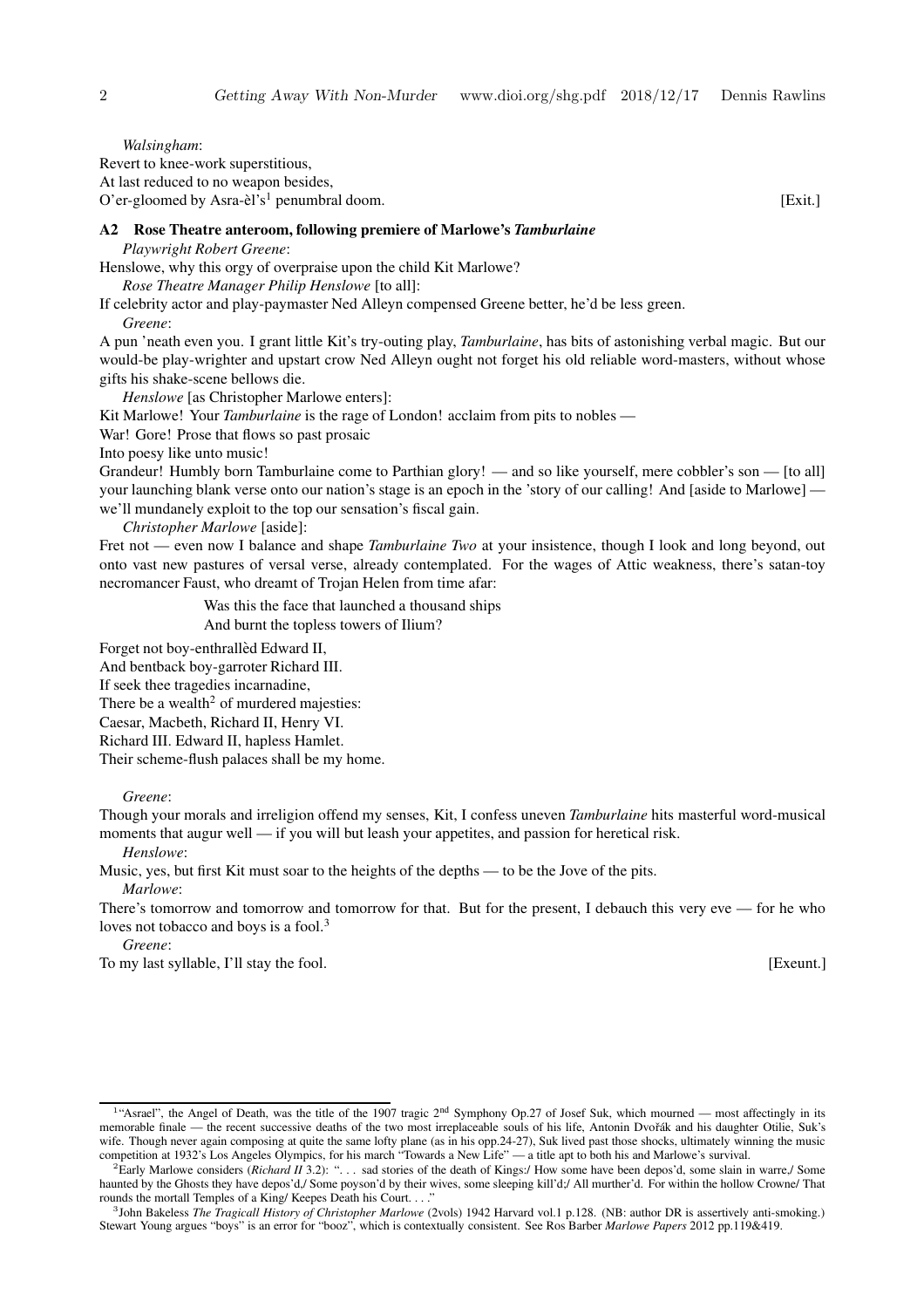#### **A3 Spies Extraordinaire: Rob't Poley, Nicholas Skeres, & Marlowe at London Pub** *Marlowe*:

As play-wrighter, I must draw from Master Robert the apprenticeship of his Cambridge years. Acting, perchance? *Robert Poley*:

Sardonically bait me as you will, I'll not play the modest genius. Would you had been on scene with me to share the look upon the Catholic schemer Babington's visage, when *MY* treason upon *HIS* confronted him full, redeeming thereby all my prison years in London's Tower, playacting at pious fellowship among the papists who plot to slay our Queen upon her throne, to place the Romanist pretender thereon. Even when struck with my confession to his face, Babington staunchly spurned it with that dear immunity from reason's disturbance so endemic to his faith.

#### *Nicholas Skeres*:

Now that our Lord Walsingham's agents and his supremely gifted code-piercers have outspied Mary's spy-legions, will our too merciful Queen agree to her shortening at last?

*Poley*:

Shortly methinks. It'll need all Lord Cecil's intimate guile upon her —

*Marlowe*:

— to come to a head.

*Skeres*:

Royal blood spilling its like — but who better to spur the deed than Burghley, the Prince of Guile? *Marlowe*:

Mightn't his Lordship kill her with pamphlets abroad the nation, as with Norfolk? — to raise another Hurly-Burghley toward the axe?

*Poley*:

Aye, Cecil, webspinningest spyder of the realm. And Mary's end by Poley's deft devices elevates my unperceived soul onto the remotest cloud of the precious elite, those singularly clever if physically feeble channellers of the course of history's unfeeble torrent, like unto Homer's guiding gods, but greater yet for our unmythic tangibility. That none will ever know of our heroic daring, only perfects Poley's unsurpassed genius at darkest intrigue, which is life itself to me — as playwroughting is life's cor to that unique everbrother who has honored us this eve by quaffing at our very table. [Exeunt.]

#### **B 1587 — Writ Large**

#### **B1 Royal Palace**

*Queen Elizabeth*:

Again you lay before me a writ of execution. Why press me yet the more to murder my cousin Mary Stuart? *Spymaster Francis Walsingham*:

To prevent yet further murders, with yours assuredly encompassed among them. You have for yet awhile seen her deviously encoded missives directly advising and conspiring with the papist plotters for your assassination.

*Charles Howard of Effingham*:

Sir Francis speaks aright. Present delay could issue fatal not only to Your Majesty but to all who risk their lives and treasure to maintain the crown and the protestant Church of England, of which you are god's sole legitimate pontiff. Remove the invincibly pious Catholic persona the papists long to enthrone —

they've only her son to plop in your place, who's more in love with his lad than his Lord.

*Queen*:

I like not the fratricidal deed, nonetheless, you prick me from inaction. I will sign, but on your score — for potentially fateful consequences yet uncontemplated.

*Walsingham*:

I gladly accept, good and wise lady, and thank your soul for your seal. It will be finished. [Exit.]

#### **B2 Fotheringhay Castle, February: Terror of the Blade**

*Mary* [on the castle's scaffold, as England's nobility looks on]:

I die innocent and with nought but love and loyalty for my divinely anointed cousin.

*Superprotestant among gentry* [aside]:

Why then now before us, entertaining rote with rote?

[Bladefall. Executioner's head-display fumbles, leaving hand with nought but Mary's wig.]

*Secret-Catholic noble among observing gentry* [aside]:

The lady dies to scare the heirs of England's loyal papal past. So endeth terremony-theatre at England's vilest pit.

[Exeunt all but he, who kneels when none but his envisioned god can see.]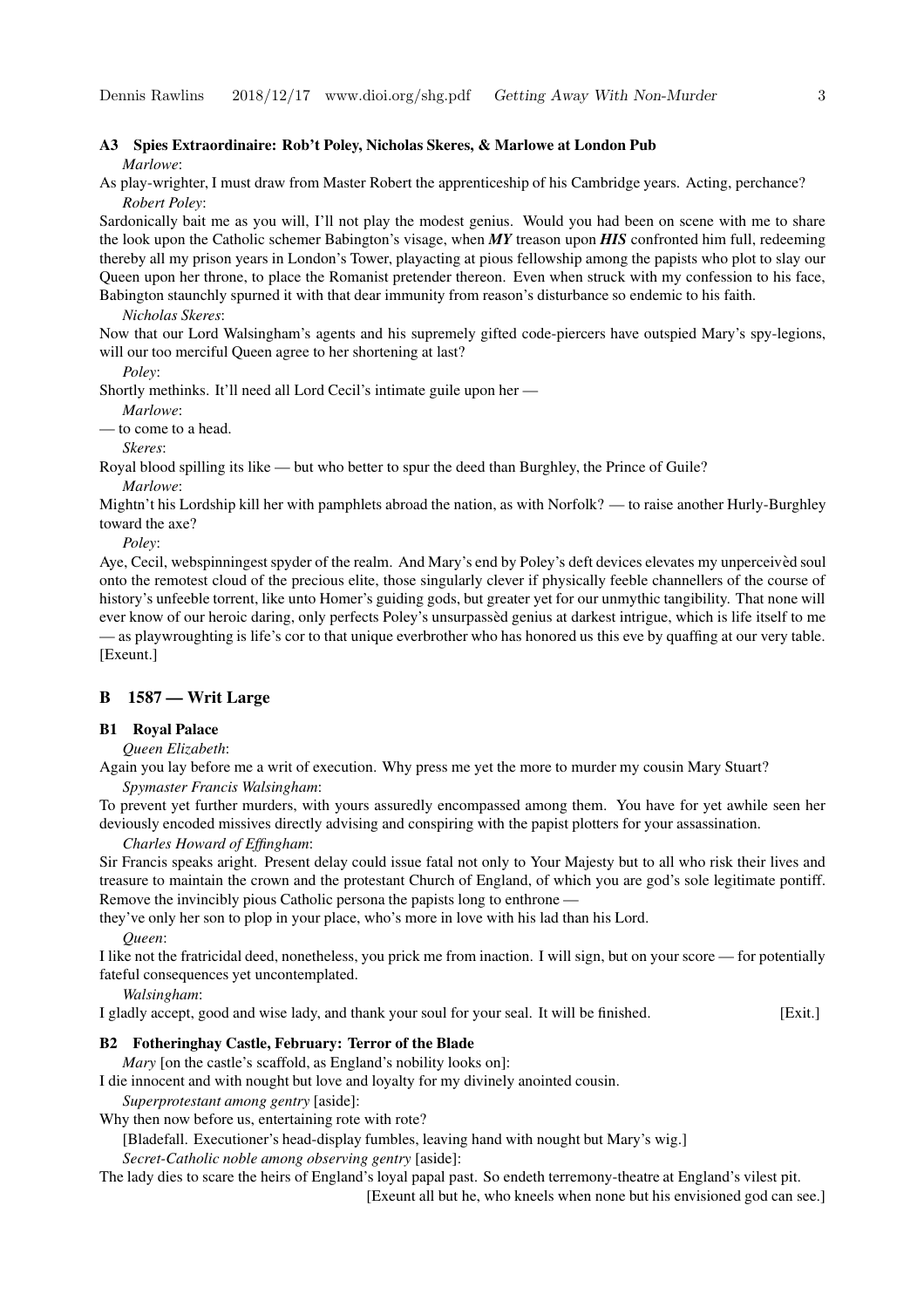#### **B3 St.Peter's, Rome**

#### *Pope Sixtus V*:

How will we resanctify rebel Britannium's degraded soil? — fresh moist with the true queen's sacred blood, poison'd by usurper Elizabeth's undoing of martyr Babington's holy toil! Decades of English heresy stretch on — commencing at saintly Mary Tudor's death, grown bolder with the Protestant-sanctioned brigand Drake — even daring loot the Spanish crown's most bullion-laden ship off Panama! For 30 years England's return to Rome's bosom has so oft seemed in-grasp, only to remain a damned minim beyond. Excommunicating the bastard Elizabeth — who knights sea-thieves the more, the more they thieve! — had not immediate result, yet inspired invisible thousands of holy faithful to the wish of excising the heretical blemish she embodies. As did her schismatic father Henry VIII, unlawfully wed — &wed&wed&wed — who spawned unbaptized birth not just to her but to that damned lust-engendered English-pope fantasie — and stole our monastic booty to boot. Her sleep is ever punished by unshakable terror of assassination by any among our unperceived faithful.

*Cardinal*:

If the protestant plague is not soon disinfected, the most trifling monarch aiming at prancing tall before his subjects will add "Local Pope" to his titles. Ere long, you'll be merely another church among a potpourri of popery, equivalently insulted as no more than "bishop of Rome" — and our business, as just the "Roman church".

#### *Pope*:

Has slumber captured God Himself? Mary Stuart murdered! Elizabeth's pirates fleecing our fleets? We tire of waiting on Britain's self-reform. Our merciful patience is strangled to its end. Our wronged` Spanish Emperor Philip was&is rightful king of England, as was church-blessed` Conqueror William the First, who invaded by sea to slay King Harold at Hastings, proving England's capture can be effected — by one imbued with pious legitimacy. We will grant good Philip all holy and lethal assistance he desires! Alert the money-changers and entrance our most ambitious nobles by lure: their common felicity in henceforth advancing by lawful magic — indeed a leap above alchemy — necromancing a modest gold investment into a large English estate and a peer's title.

#### **B4 Spanish Court**

#### *Spain's King Philip II*:

Do none remember that I was truly King of England ere King of Spain? — just as good Mary Stuart was to be Queen of France ere flight to Scotland? Through the Catholic diplomacy of Count Egmont<sup>4</sup> did I marry Queen Mary Tudor. Our ungratefully slandered holy cleansing of protestant witchcraft foundered — thus "Bloody Mary" is her English memory, so inopportune to our reborn cause. A generation past I was mere boy-prince of Spain, e'en while manfully astride British soil as legitimate King of that since tragically benighted land, ere the ill-starred timing of my father's death returned me to steer our Spanish Empire just at Mary's unfelicitous end. I pray hourly god might grant me —

#### *Courtier* [running in]:

your prayer is forthwith answered! — a trusty omen. God's true pontiff pledges full gold enough shall sure be found, to mount the armed navy required for salvation of the blighted isle. And the Duke of Parma stays loyal to your holy mission.

#### *Philip*:

Blessed trinity be thanked for these papal blessings newborn — and those glories to be! Prayers to this sure end we now command across the realm. But then — *hie us to work*. [Exeunt.]

#### **C 1588**

#### **C1 Summer, Calais Coast: HMS** *Revenge* **[Armada battle based on Drake's "lost" fanciful rendition]**

*Sir Francis Drake*:

These bloody Spanish locusts aim to steal our wares and lands, undo our reborn Christian Church of England, and enslave all they do not murder — slaughtering as notoriously as their Romish brothers at the Paris Massacre, when thousands of protestant Huguenots, not at sanctuary in Walsingham's embassy, were murdered by Mary Stuart's cousin Guise. Should some among us fall that England may thrive, our English dead and our cause will live forevermore in legend. To the ends of their spans, the heroes who live will be — like unto those at Agincourt — the envy of all unlucky Englishmen who missed the passion of our sea-history's fiery pinnacle raging now before us. Where the Spanish fleet's front cracks, hesitate not: into the breach! Our God and our courage grant us victory sure! Press on 'til the bloody predators sink or flee.

*First Mate* [rushing in]:

Sire, our tactics triumph! — behold the foraging fleet aflame! Our sneak surprise succeeds, the enemy retires in chickenyard chaos — most running, a few enfeebled stragglers yet firing, to little effect.

<sup>4</sup>Bloody Mary's nuptial negotiator Egmont was later captured during a Spanish invasion of Holland, when he couldn't get-outta-town fast enough. Executed, he was posthumously transformed by Goethe's *Egmont* & its 10-part musical Beethoven dramatization, into a hero of religious freedom. Dedicated to an appreciative Goethe, the music was *exceptionally* composed without fee by Beethoven, its Overture the intense pinnacle of his legacy.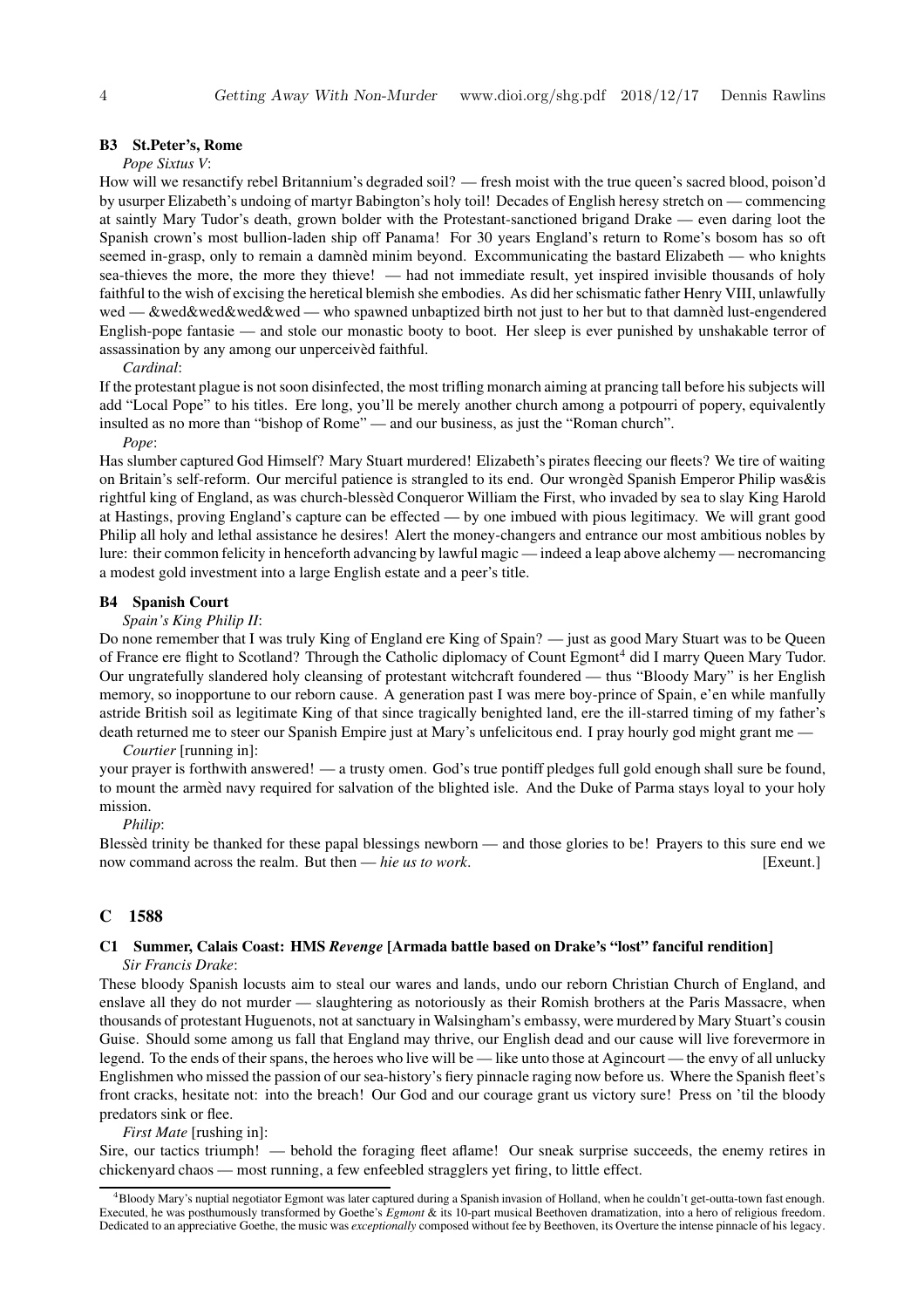*Drake*:

Our pitchy fireships've frighted and lighted the Spanish force. It lies now beneath our mightiest guns. Rapid reload be our English cannons' hallmark. Answer the brigands' sateless hunger! — Let them eat cannonballs! Ram them with fire! Burn the flamers to the waterline! Cannon-blast the rest and see how well the papists savour the other end of a massacre! [Exeunt.]

#### **C2 HMS** *Ark Royal***'s Celebration: Howard, arctic explorer Martin Frobisher, Drake & cousin John Hawkins** *Frobisher*:

Time for well-earned toasting and boasting —

*Drake*:

Our navy, god's new David, has slain low the invading Goliath. Let papal aggressions henceforth be squandered at no more than yet-another doomed attack upon Sosigenes' canonical calendar, timelessly timing our days since Caesar

*John Hawkins*:

— while we take joyous hours to gloat afloat.

*Drake*:

I, Sir Francis, am the 1<sup>st</sup> sea-captain to circuit the globe alive, and the least leashed privateer who ever stole Hispanic gold upon the oceans high, bullion itself stolen from the Incas' empire, so cruelly gobbled by those selfsame slavers who look&lurk to munch down England too. Triumphant o'er the Armada, I add the realm's salvation to my laurels.

*Howard*:

Our laurels.

*Drake*:

YesYes. I'd been afear'd the gentility of prior gold-bought knighthood might unman me. But Philip salvaged Drake from softhood by vouchsafing him a whole navy of tinder to his guns, so granting Drake and his fellow boozer cousin Hawkins a final glowing memorial of floating firewood gaudily beflagged & aflame. And a chance to tweak the beak of the richest despot of them all.

*Frobisher*:

You're scripting your legend already? Without the Armada-scattering storms, it wouldn't've been so easy.

*Drake*:

Easy?! Easier — Oh — Why quibble? We'll get the credit. Hereabouts anyway. And we did in truth risk our fortunes and very lives at venture grand, and for nobler cause than gold — freedom from the Catholic Empire —

*Hawkins*:

— Drake dreams the nascent British Empire will boast greater freedom of dissent?

*Howard*:

Speak *you* of freedom? — who ran slaves in the Caribees and brought Africans in chain & pain, to lifetime sentences in the armed jail that English America will be to them forever?

*Hawkins* [head hanging]:

You would adduce the worst —

*Frobisher*:

— you yourself brought up the theme of freedom —

*Hawkins*:

— no, fellow-slaver Drake did the honors —

*Drake*:

— a theme thatJack had best not duel upon. My worthy crew comprised bold and liberated slaves — in our ever-glorious Panamanian liberation of Philip's stolen galleon-bullion.

*Howard*:

Talk of real gold near pyrites-infamous<sup>5</sup> Frobisher is tactless — and unbalanced on the day of his share of our lives' most immortal success, which will sure set a knighthood atop England's memory of his discoveries of land in the arctic New World —

*Hawkins*:

— and Frobisher Bay. But the Armada we've repelled must leave a stain. It will so quake England, you may count upon a protestant version of persecuting heretics. Not only Catholics, but atheists, Puritans, perverts — dissenters will mute their tongues to keep them. Persecutions will roll. With heads beside.

*Drake*:

As to your fearful prospect, I cheerily contend: the more we buccaneers splinter the Earth's empires and churches, the more's the prospect one'll someyear prize unchannelled speech — o brave new world! [Boozeunt]

<sup>5</sup>During his earlier Canadian explorations, Frobisher became known for bringing back to the queen tons of fool's-gold.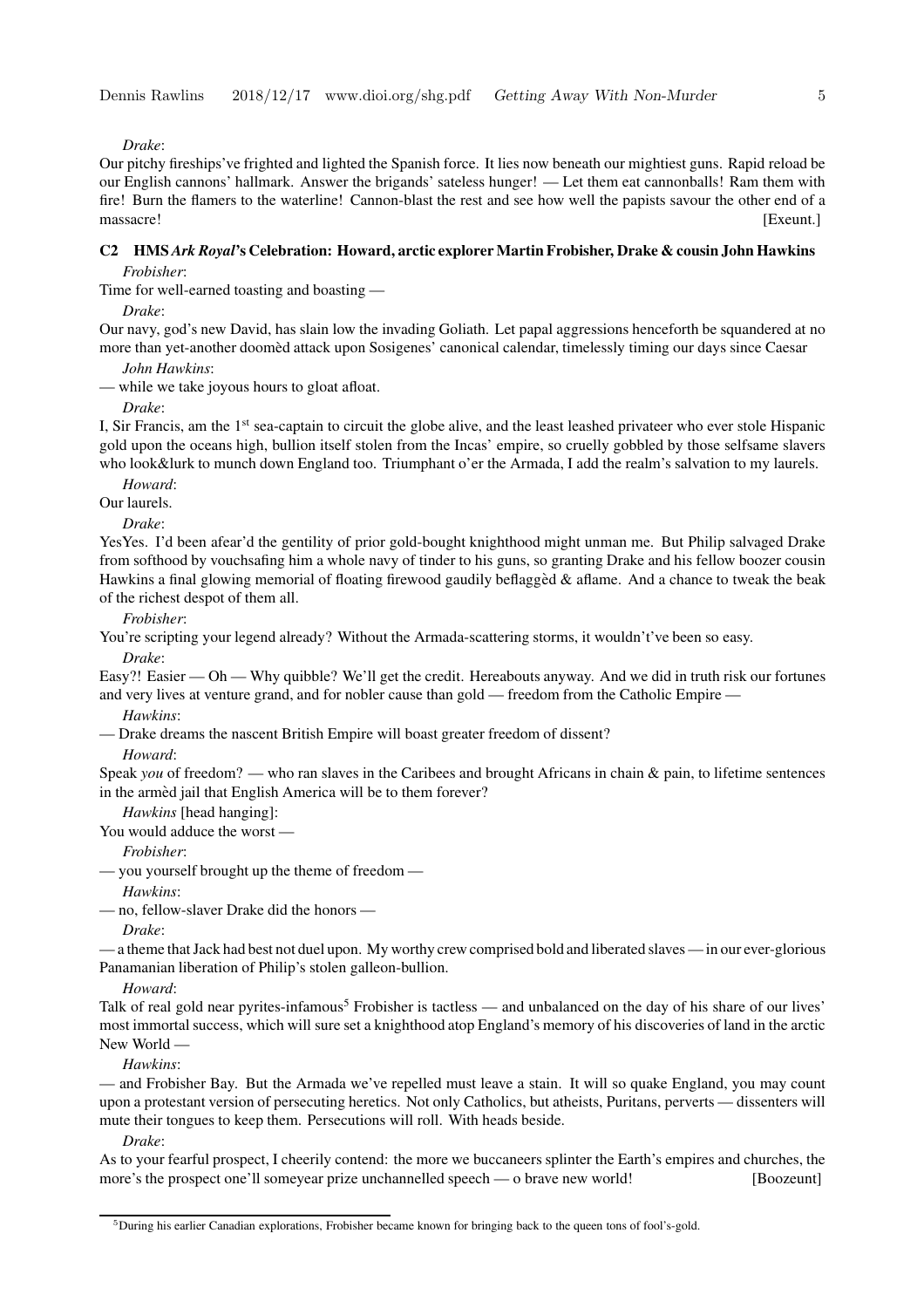#### **C3 Tilbury August 17**

*Queen Elizabeth* [drama-fictionally on horseback in full play-regalia, after consultation with on-scene but darkbackground, barely-glimpsed spymaster Lord Francis Walsingham]:

I thank my people and my prescient Council for their loyalty and wisdom, and our navy for torching those who'd torchure-at-the-stake our anglican loyalists — like unto Archbishop Thomas Cranmer's crispy fate — for their spurning Romanist tyrannical superstition; who'd rob us of of our land, our treasure, our freedom, & our faith. Come what invasions the Spanish pest may launch, we fain shall resist to the death! Ev'n did the Spaniards slip our ships, they would on land find but English lions!

*Crowd*:

[chanting in unison] Thank God and Queen!

[regularly interjected: a few bold&waggish lionine roars, of motley gravity]

*Queen Elizabeth* [with Churchilled-out unwavering voice]:

If the bloody Romish wave crashes full upon our shores, we shall fight on the beaches. We shall fight on the landing grounds. We shall fight in the fields, and in the streets. We shall fight in the hills. We shall never surrender. I am yet again myself in combat prepared to die with sword in hand, as did the last imperial Constantine, as Constantinople fell to the Turk a century past.

*Crowd*:

We would die first!

#### *Queen*:

Thank god and our admirals it came not to that hellish end, for our ships and our agents abroad blunted evil ere it reached our island home.

*Playwright Thomas Kyd* [in crowd, aside to Marlowe]:

Kit, my love, will ever again we see such joyful days for England?

*Marlowe* [aside to Kyd, as he grasps his hand]:

Well, it's gratifying — even startling — that my late dark schemings o'erseas with the Duke of Parma are among those credits touched upon by Her Majesty. Though never by name. That's the game.

*Kyd*:

Still centered on self! There were occasional other heroes of the victory.

*Marlowe*:

Conceit is brother to ambition. But, then — our KyddyKit union'll make our names upon another stage. [Exeunt.]

#### **C4 Rome in Gloom**

*Pope*:

The Armada wrecked!

Was this the farce that lost a thousand ships And spurned the popeless powers of Brit'ium?

Their navy was but a quarter ours. *all* of you predicted: what-could-possibly-go-wrong!

*Cardinal*:

Only everything.

*Pope*:

Be not arch, but lay forth the grim details: How? *How*?

*Cardinal*:

Thanksto schismatic Continental Protestants, English bribes, negotations, agents, and spies, the soldiers due at Holland never fully came aboard, harried by sudden English raids. Storms scattered our ships, whilst theirs proved agile  $-\&$ smaller targets.

*Pope*:

Failure will be my monument —

*Cardinal*:

— yet take heart, more holy tortuous paths to English power are even now explored; schemes along many multiply even as we confer. And at least god's Armada frighted the schismatic devils, so trust that Elizabeth's monopolistic owners will turn the screws upon dissent as she ne'er did ere. From said panic's spying, persecution, and torture, trust that yet more plots will fester. I leave your Holiness with the comfort that between these and the fear of yet further invasions, the bastard usurper's crown will rest upon a skull ever-beehive-buzzy with nightmare hauntings. [Exit.]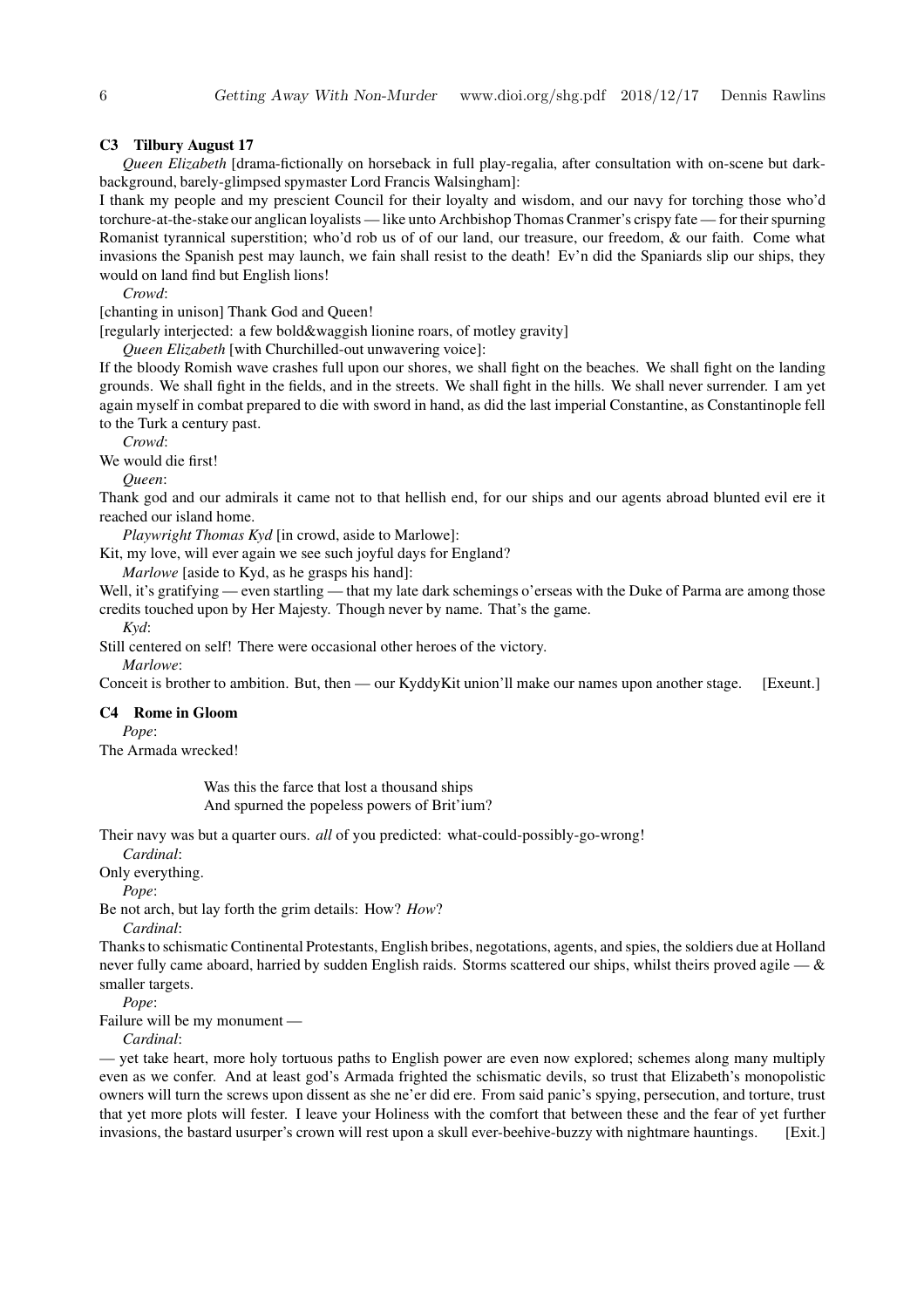#### **C5 1589 January: French Army Camp Outside Paris, Preparing Occupation**

*King Henry III of France*:

As our forces rest, I hear yet again that a Romish clique remains displeased that the Duke of Guise died by our command of late. Know they not that his massacre of the protestant Huguenots degraded the glory of France?

#### *Courtier*:

Your majesty, a friar Clément beseeches your royal audience to discuss the very point.

*Henry*:

Have the good friar<sup>6</sup> approach that we may hear his desire.

*Clément* [approaches slow, then rapidly]:

I protest the murder of Guise — *thusly* [lunges & stabs Henry].

*Courtier*:

Guards! Quick! [Bodyguards immediately kill Clément.]

*Henry*:

I am just scratched — but — cannot stand. [Collapses.]

*Courtier*:

The king swoons — hang leery of the blade on chance of poison. No — the king is — dead. Clear the palace of all but peers and bloody guards. And — that it may step back from Paris — alert the army forthwith of our regicidal dis-aster. Damned stars! [Exit.]

#### **D 1593**

#### **D1 January, Kyd's home**

*Marlowe*:

Dear Kyd, who chose to live with me and be my love in kind-remembered past, know you that I dream upon a drama of the Guise limb of Mary Stuart's unkillable killer-family-tree, which does yet seethe in hot frustration at failure of Ridolfi's bungled plot to launch an early armada for enthroning Mary in our queen's stead. Sixteen years past, the Duke of Guise murdered good protestants by the thousand at Paris and about — the Huguenot Massacre, inspiring our late cynosure Francis Walsingham to swear his eternal oath that papism would never foul this precious stone set in the silver sea, this blessed plot, this earth, this realm, this England — a paean I must surely place into one among my British histories.

*Kyd*:

Unsurpassed` bard, snuffless star to be, embodiment of dangerous indiscretion, your courage undoes me. Following Philip's near miss, our perturbèd lords spy and herd all. Since jealous Greene hinted at your circle's atheism five years past, rumors multiply of Marlowe's scoffing at religion and sundry conventions, especially in Eros' realm. Freethinker Raleigh's blessing — and Thomas Walsingham's maintenance of his uncle Francis' spy-ring peerless confers protection Olympian; and your most artful spying last year amongst the Dutch coinfakers was of such service to the crown as to double that. Yet there is on Earth no bottomless well from which to draw infinite immunity.

*Marlowe*:

I thank you, Kyd, for your love's concern, but know you that, being leagues ahead of my dull detractors' wit, I a'ready plan escape, should the anachronistic farces of dorkness descend upon me. Which returns me to the bloody Paris play I spoke upon. What think you of staging the history which, as ambassador to France, Sir Francis Walsingham witnessed close, when Paris' fortunate few unmurdered Protestant Huguenots sought refuge in the English embassy?

*Kyd*:

Would that Sir Francis had lived to see that bold salvation resurrected — for enlightenment of papists in the pits. *Marlowe*:

I change a fragment of the bloody tale,

For a cause which may long lay unperceived:

King Henry will murder his murderer.

*Kyd*:

Being unarmèd, how would Henry kill? *Marlowe*:

In the brief moments left him on this Earth,

He'll strip Clément of his envenomed blade,

Heroically dispatching the papist,

By the very device of his perfidy.

 $6$ The party who nearly assassinated Napoleon on 1800/12/24 later became a Roman church priest in the U.S. Stauffenberg was a member of the same church when he tried to kill Hitler on 1944/7/20. That Roman church people made the most serious attempts at eliminating Europe's two bloodiest modern tyrants (both nominally Catholic themselves, of course) is a credit to the church that has been neglected.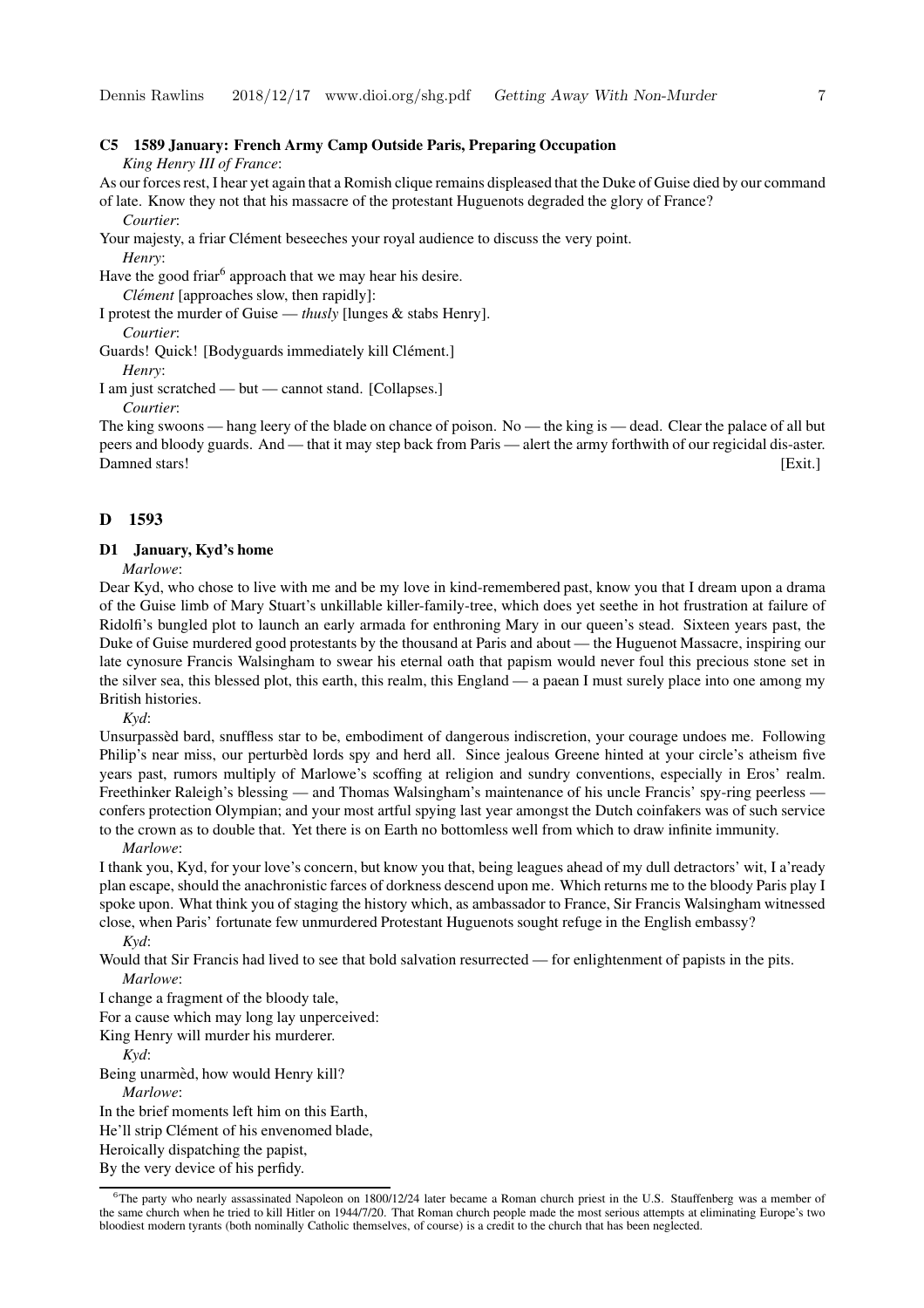*Kyd*:

Dramatic purpose to history's wrenching.

*Marlowe*:

Not my sole intent. But, enough shopchat;

We loving playwrights now trade drama for dream. [Sexeunt] [Sexeunt]

#### **D2 April, Marlowe's Home**

#### *Marlowe*:

Thanks to rumors birthed by the late Greene's envy, whiffs of my heresies waft yet further abroad. Pursuant to escape from attendant dangers, I've counterbirthed an unfathomable plot, and am even now registering my greenest poem, Venus & Adonis, anonymously,<sup>7</sup> as launch of that design. Be patient — you'll soon perceive the purpose.

*Kyd*:

Why suspend your own lover's curiosity?

*Marlowe*:

All in good time.

*Kyd*:

But the worlds you conjure ensure your name's immortality!

*Marlowe*:

I remind you: What's in a name? Why fret o'er the bubble, Reputation? It is my inimitable spirit that shall reign immortal whatever the name.

*Kyd*:

What scheme you, that thy name is now of sleight account?

*Marlowe*:

All in bad time. [Exeunt.]

#### **D3 April. Smokefilled Room.**

*Sir Walter Raleigh* [doing tobacco] :

There's waxing general hubbub on the heresy of our circle, and your verbal indiscretions trigger tremors to undo you. It is an essential of survival to learn that governments permit free speech only so long as it's ineffectual.<sup>8</sup> Take public action against their schemes, and you'll quick learn more of actual liberty in England than you'll want to know, or I can impart or shield.

*Marlowe* [matching Raleigh's smoke]:

I've discussed with profitsaid danger with our spiery's guide and benefactor Thomas Walsingham, who is like unto god in his goodness, power, and invisibility, differing solely in the mere detail of actually existing, a chance diversion stirring theological inquiry: Raleigh, how take the unearthly unmirthly? Such as [mock sotto voce] *conveniently-invisible* eternity of Christian heaven, said to follow our puny mortal century, when blatantly, were it real, by the o'erwhelming temporal ratio, we are infinitely<sup>9</sup> more likely to be gloriously situate in its ethereal expanse than pinched within our proportionally zeroic span upon this frantic planet?

*Raleigh*:

And why are the faithful, seeing the world's evil, so prone to admit humble puzzlement at god's plan, while yet on like evidence so arrogantly, insistently, and too often murderously sure there is a god?

*Marlowe*:

How else maintain poor ragged knaves' religious thrall, to gold-adorned princes' unthralled dreams of wealth and empire? — absent just that flagrant contradiction in logic. Why else must governments invent and reinvent ecclesial mythology? — proclaiming each successive version the infallible one at last — and so lethally shield their fragile holy jests from the satan of reason, rendering doubt so villainous that men, who cannot in logical battle defend their faith therefrom, continue yet believing in and cleaving to the indefensible. Raleigh, if there be a more obvious fraud<sup>10</sup> than religion, I would be enlightened by your naming it.

*Raleigh*:

Are such off-the-cuff sacrileges inspired by taking the divinest of the New World's tobacco deep?

*Marlowe* [starting yet another smoke]:

My robust health continues, inspired by your rich American bounty.

*Raleigh* [lighting up own next smoke]:

Our exalted — and exorbitantly profitable — drug we import from 'cross the sea, while the ever avaricious mercantile

<sup>7</sup>S.Blumenfeld *Marlowe-Shakespeare Connection* 2008 London p.230.

<sup>8</sup>See www.dioi.org/vols/w11.pdf, *DIO 1.1* ‡2 §A3.

<sup>9</sup>See www.dioi.org/vols/w80.pdf, *DIO 8* ‡5 §L3.

<sup>&</sup>lt;sup>10</sup>That Marlowe thought Moses, Jesus, churches, etc, were frauds is part of spy-colleague Richard Baines' 1593/5/27 testimony to the Privy Council. See §E1 below.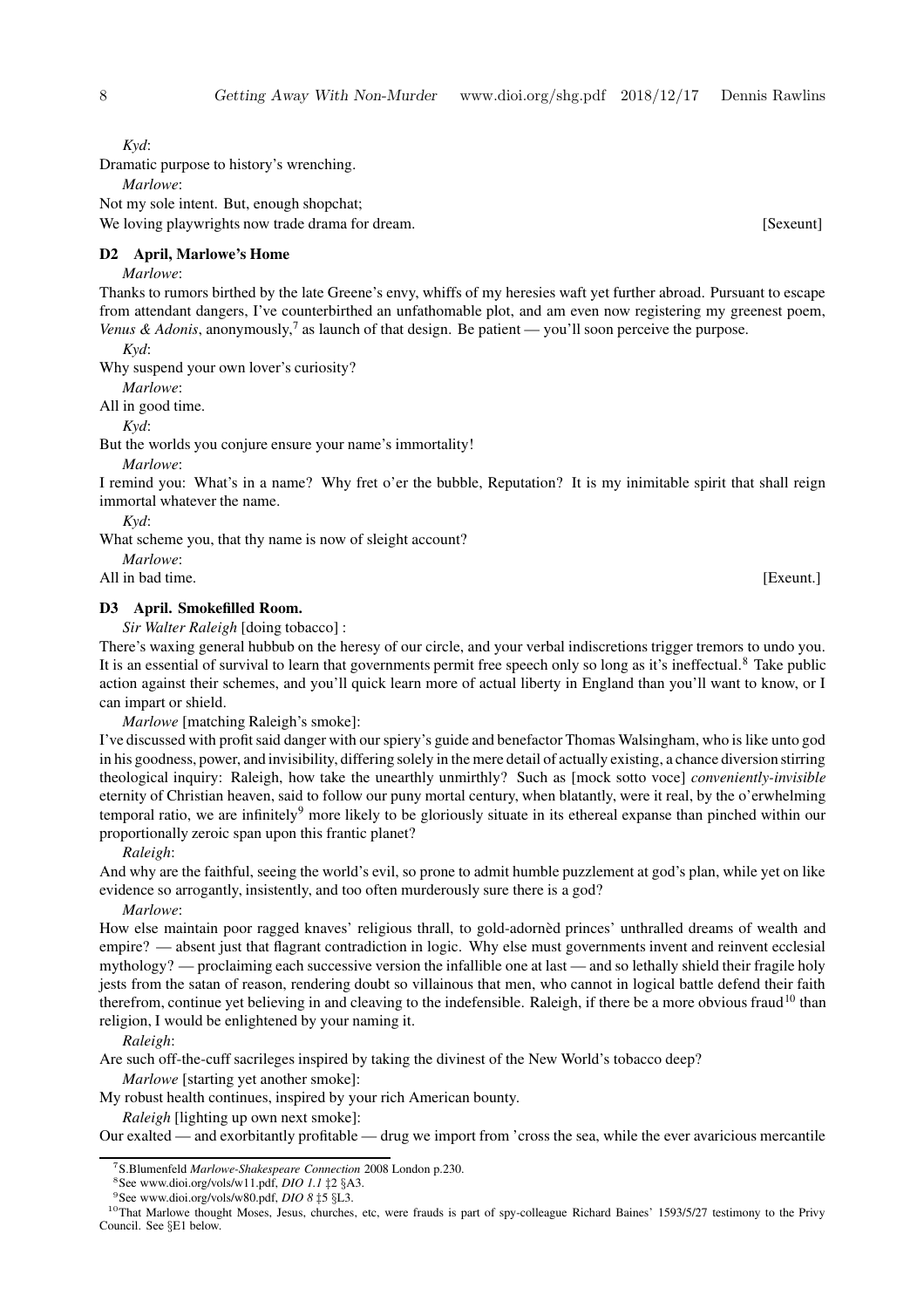forces now capturing England's Privy helm do instead import foreigners from neighbor Holland, though of suspect loyalty to my Lady's Church, and enfeebling to native labor's wages.

*Marlowe*:

Hollanders have dike-blocked floods for centuries, yet cannot sense our apprehension while flooding us with scabs? *Raleigh*:

Why am I alone the Privy Councillor sensing danger in the worker wave from Holland? *Marlowe*:

Beyond their own years, our gain-grabber merchants care not for the future of the realm — *Raleigh*:

or even the future they leave their own offspring.

*Marlowe*:

Nothing slays a dear land of plenty swifter than undear labor plenty — *Raleigh*:

— slyly cheating the very lure of wealth that lights our workers' energy — by injecting into England foreign workers *Marlowe*:

— swordlessly surrendering an isle not otherwise invaded<sup>11</sup> with success since our Norman forbears. Little surprise the Council suppresses atheism, hoping under-rewarded workers envision wages after death from Jesus' justice.

*Raleigh*:

Amongst the Privy Councillors the pinnacle of risibilty is their oft-parroted mercantile lament that our nation's finances will collapse without alien labor.

*Marlowe* [laughing]:

If otherwise no enterprise may rise, Then it must follow as the night the day: The world entire's economy must swoon Absent desperate<sup>12</sup> workers from the Moon!

*Raleigh* [guffawing]:

The economic theory of the sky!

Yet when will Holland's scabflow-tide be dammed?

*Marlowe*:

When one will risk forever to be damned.

#### **D4 April**

*Dungeon Rackmaster* [torturing Kyd for information]:

Dutch church doors littered asudden — with threats against our new Dutch labor, frighting through spectre of Parisian Huguenots'ill fate — the documentssigned Tamburlaine, title of the premier play of your colleague and once-bedmate, who cuddled close in bestial sin.

*Kyd* [Rack-stretched]:

I swear by all holy that I know nothing of the Dutch Church Libels.

*Rackman*:

Wrong song.

To your blasphemous ilk, nought is holy.

*Kyd* [alternately fainting & screaming]:

How can I speak when pain does blank my mind?

*Rackman*:

The lever eases. Reward my kindness.

*Kyd* [chortle-scoffing bitterly]:

Yes, yes — t'was Marlowe wrote the threats — as you've a'ready divined, allaying guilt for informing at the last. But I spill too late.

My body is now broken for all time.<sup>13</sup>

*Rackman*: The realm and its boys are safer for that.

*Kyd*: So now you'll sully forever my name? [Faints]

*Rackman*: My guild isn't known for guilt or for shame. [Exit.]

<sup>13</sup>Kyd died from his torture the following year.

<sup>&</sup>lt;sup>11</sup>See www.dioi.org/vols/wg0.pdf, *DIO* 16 ‡4 §G7. Actually, Henry VII had successfully invaded England by sea (1485), and William III was later to do likewise (1688).

<sup>12</sup>See, e.g., *New York Times* editorial 2004/1/9 on the US economy's dependence upon dirty jobs being cheaply done by "desperate" alien workers. Of course, the cash-strapped *NYT* only stays alive due to (a fact rarely cited in the US' Free Press) loans from Lebanese businessman Carlos Slim, richest man in Mexico. Two questions: [1] when the *NYT* found itself running out of fiscal credit, why did it have to endanger its journalistic credit by seeking funds not from Warren Buffett or Bill Gates, but from the richest man in a narco-state, with connexions to an Islamic area of the world? [2] If the *NYT* is commendably (if belatedly) concerned to investigate foreign influence upon the US government, why is it silently unconcerned about foreign influence upon itself?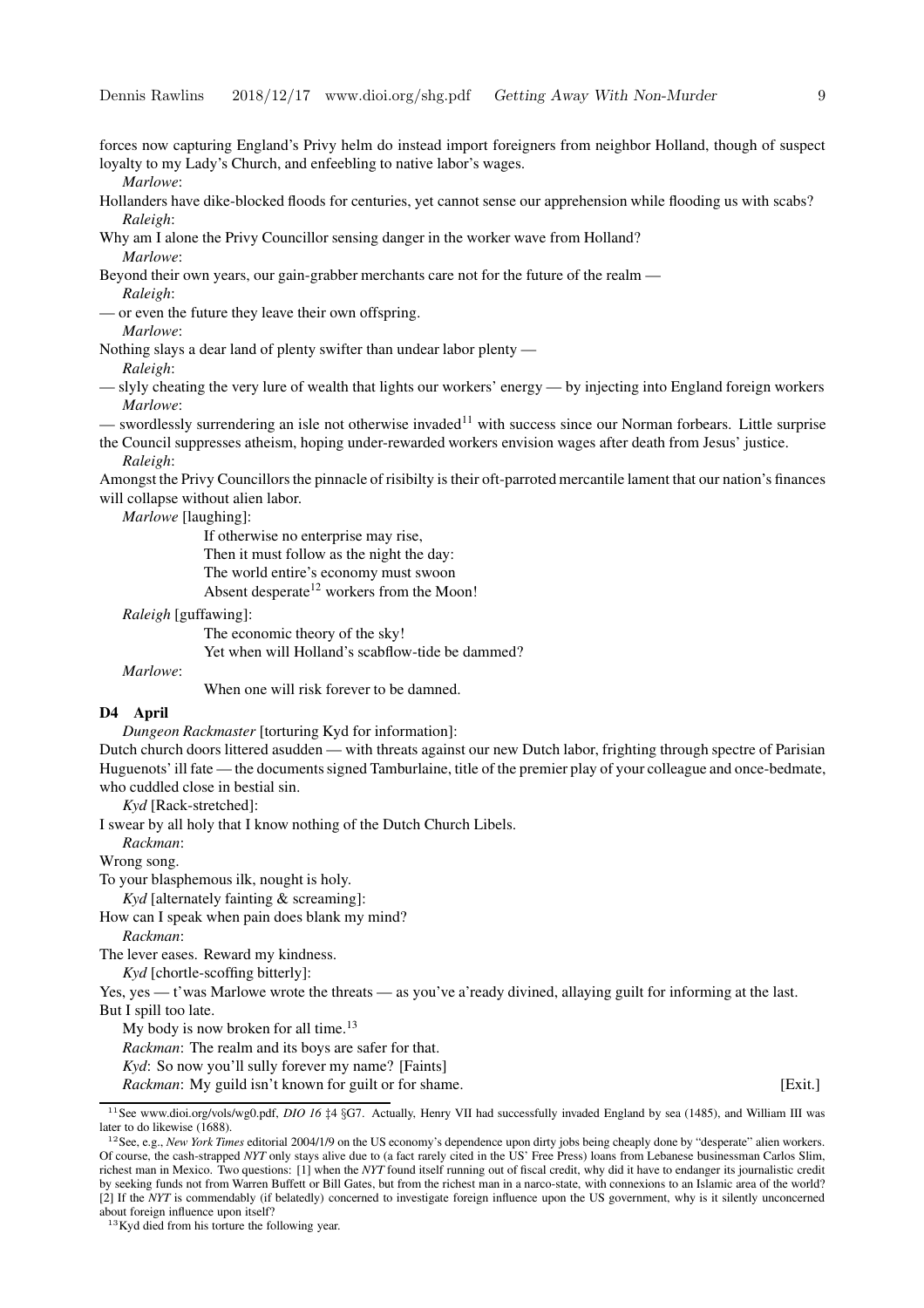#### **E May**

#### E1 Star Chamber, end of May meeting of Privy Council, incl. England's most powerful figure, English spiery's **originator Robert Cecil, and spy-procurer Francis Walsingham as England's spymaster-supreme**

*John Whitgift, Archbishop of Canterbury*:

We have some days past issued warrants for arrest of blasphemer, atheist, & buggerer Christopher Marlowe, and have found him hiding at Thomas Walsingham's estate. Supported by today's guest Essex, Councillor Robert Cecil insisted — incomprehensibly, given that atheism is treason against god's earthly pontiff Elizabeth — that Marlowe be bailed for the nonce. Against the chance of fleedom, he has been severely warned to keep daily attendance upon our lordships. We continue to collect full enough evidence to ensure his ensnarement and execution — after sufficient torture to flush out names of fellow degenerates. Baines, his spying companion last year in Holland will now provide a round of justifications.

#### *Richard Baines*:

As a former co-spy I can testify to your Lordships as to Marlowe's iniquity most foul. Within mine, Greene's, & others' hearing he has scoffed at god, Elizabeth, the Afterlife, & our Church of England — even calling Moses a mountaintop chiseler & Jesus a carnival magician, and teaching young men that religion is a fraud<sup>14</sup> imposed to cow men thus to bend them to their rulers' uses. He has diseased our young men's morals and now by his Dutch Church Libels arrogantly imagines he may interfere in matters of commerce and of labor.

#### *Lord Robert Cecil*:

Was not your fellow slanderer Greene starved to misery by miserly userer and Shake-Scene-actor Ned Alleyn? — and thus deceased last year? So of what account be his witness today?

#### *Archbishop* [undeterred]:

Marlowe's heretical infection must be more than blunted. It must be reversed, sent fleeing, expunged — punished so overwhelmingly,so hideously as to warn other blasphemers of the hellfire fate awaiting corruptors of youth.

#### *Lord Robert Cecil*:

Marlowe is like myself of common origin and now a multilinguist through Cambridge University. He is indeed heretical, yet the whole Raleigh circle is so but nevertheless is genially tholed. Marlowe differs in his revolutionary passion for action which by his vision would uplift men and protect the realm. True he has, against Raleigh's advice, far overstepped proper bounds in public discourse, but Essex and I — who accord on little else — do ask for consideration of Marlowe's learned and unprecedentedly beautiful literary contributions, to this nation's lasting grandeur.

#### *Rob't Devereux Earl of Essex*:

Just a passing thought: since Marlowe's atheism is — as we all do solemnly swear — assuredly false, why not refute him instead of racking him?

#### *Archbishop*:

Is it not safer for the realm if both medicines are brought forth against the illness of doubt?

*Essex*:

I know not what came over me. Unguarded speech in Elizabeth's England?! — What was I unguardedly thinking? *Archbishop*:

A cautionary rhyme to certain overcertain sarcastic lords — from an amateur and professional politician: those of careless tongue

lose their heads ere longue —

*Council*:

[muffled snickers at wannabe poet]

#### *Archbishop*:

— I quake when I sense in this very company the slightest zephyrs of mercy towards that satanic libertine, who cannot merely burn but first must be tortured long, to shake names and blare emphatic humiliation for his sins, impressing the wages of heresy upon our realm's infirm. Let us retire for the day on the instance of this vile apostate, but determined

that our next conclave must demand

*a swift start to his unswift end*.

*Council*:

— [unambivalent sniggers, safely inaudible,

at Whitgift's stumbling fling at iambic quadrameter: {able quadrameter: Scott's nobly anti-deceit 1808 *Marmion*} just another couplet-flop] —

*Essex* [aside]:

A divine whose rhymes would be hooted from a nursery — fixed at lowing the highest poet of the world. [Exeunt.]

<sup>14</sup>E.g., Chas.Nicholl *The Reckoning: the Murder of Christopher Marlowe* 1992 London pp.47, 57.

<sup>(</sup>For modern use of "thole"[root and synonym for: tolerate] see www.dioi.org/dou.htm#tsnp.)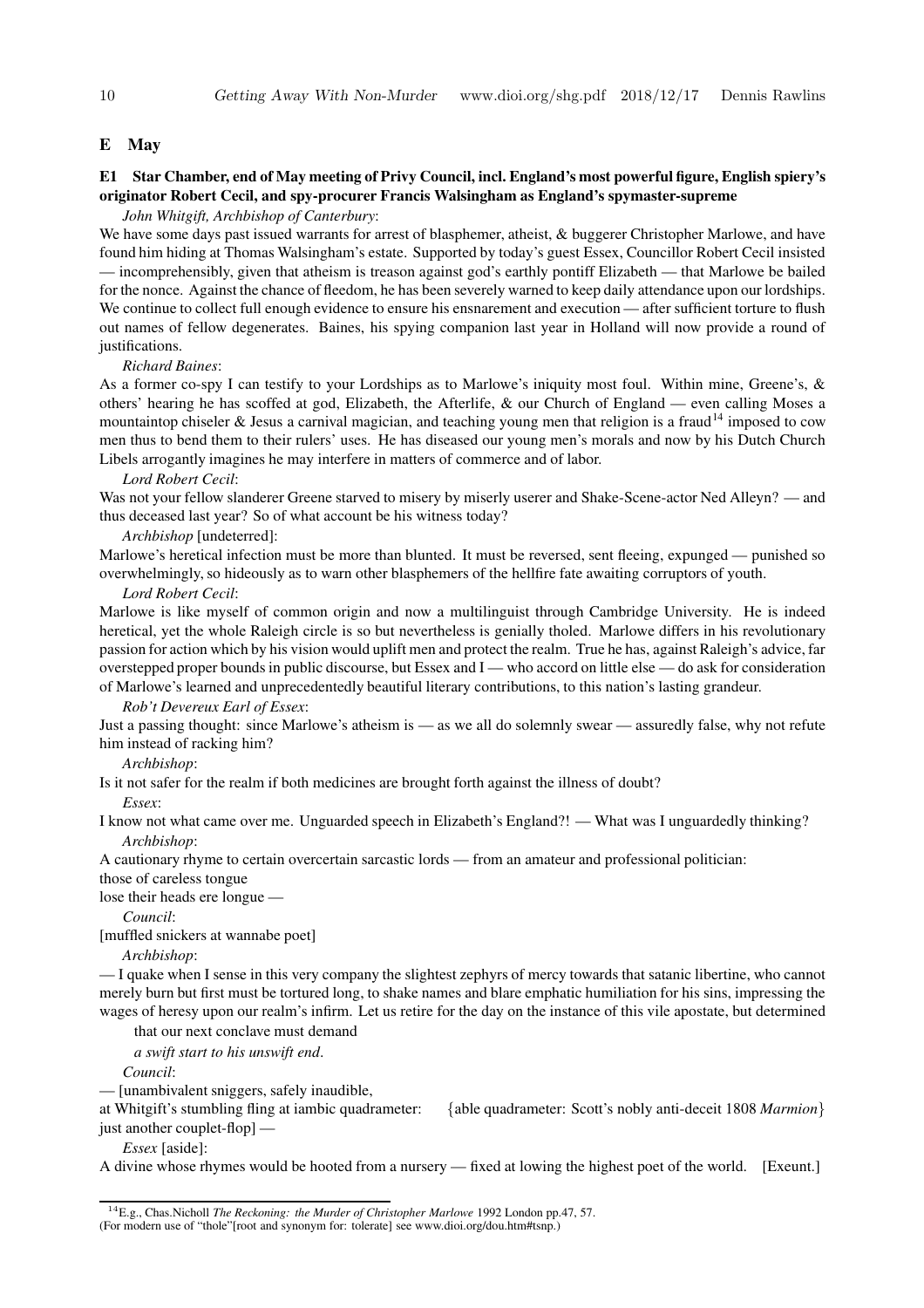#### **E2 Shortly After, Theatre District Pub**

*Publisher Edward Blount*:

Kit! — Thanks be, for you yet remain at large.

*Marlowe* [puffing-exhausted from sprinting unrecognized through slum alleys to meet Blount in secret]:

Dodging through darkways, tripping o'er my tongue

(a turn of phrase I'll turn again to gain). {*Hamlet* 3.2.}

For ignoring Raleigh's many warnings,

My time upon this English earth is short.

The Privy Council meets to doom my voice,

Thus let me quick impart what Blount needs know.

*Blount*:

Count me in as long promised, dear valued friend, unequalled creator. You've asked that *Venus* be published instant under shadowy userer Shakespeare's name, with your just-concocted and politic dedication to young Earl of Southampton, protégé of powerful Essex, old Walsingham's son-in-law.

*Marlowe* [handing ms to Blount]:

This my unpolished<sup>15</sup> but long-promised play

*Massacre at Paris*, I leave with you.

*Blount*:

But, as you wish, your plays beyond must be anonymous for the nonce. And if the veriest rumor of your salvation airs a few years hence, fellow Cantab Francis Meres stands alert to overnight ascribe the lot to Shakespeare, while of equal sudden George Chapman releases your completed pseudo-incomplete poem *Hero & Leander* to remind all that Marlowe is sure dead. We'll hope the confluence is not over-stark.<sup>16</sup>

*Marlowe* [still breathless]:

On the morrow, east of London, at Deptford port on the Thames' south bank, after appearing in town, I'm to flee by ship. I connive in the soon after sham-shame wreckage of my name. I may never return to my home, my family, my friends. And my loves. But my craft I'll not abandon, if you but help as we agreed. Walsingham will fund scribes, thus the plays I'll send from the Continent will go pristine to the players absent trace of my hand. Of my latest play, *Massacre at Paris*, I ask that you retain a leaf<sup>17</sup> in my hand as a last token of the real Marlowe — trusting *Massacre* to be staged anon, rendering credible tomorrow's like-scripted blade-reversal game — and to clue remote posterity to my most deadly play, Marlowe's own Deptford demise! Though roughly hewn, *Massacre* will succeed on synergised mayhem & Protestant rage.

*Blount*:

Your Greek slithers among your English.

*Marlowe*:

Another play I think upon is the oft-told tale of Denmark's Hamlet. My *Hamlet* will be Marlowe's apogee! — bearing my grandest soliloquies, and as a touch, it will end in yet another blade-trade, akin to *Massacre*'s final scene, as vengeful assassin Laertes' poisoned fatal foil deals death to Hamlet — then is scuffled to the hand of the doomed` victim, who with same delivers quietus to his would-be-slyer slayer. Future poets must ultimately perceive that our thrice-tapped blade-flip device was as fictional at Deptford as for *Massacre* & *Hamlet*.

*Blount*:

If parallels are not perceived at first, they're sure to be ere the end of man.

*Marlowe*:

Years hence when final revisions crown plays of my dying days, dear Walsingham and a new and dark rich friend have put funds ahead for release of all in folio, with you as publisher. If danger has passed for present agents of my flight, my name goes upon the folio cover — else put my front upon the front. *By then, I will be he*.

*Blount*:

As I now prepare to settle your estate, I must inquire: is it too transparent that said immortal volume be arranged and published under the eye of the accursed Marlowe's executor, myself? Shakespeare's unremarkability, and his debut right upon the heels of your banishment-vanishment, are clues which more than suffice to reveal the dangerous truth in time. Why tie a skyrocket to these?

*Marlowe*:

Merely more clues left to posterity, enlightening those who follow wise William of Occam in the path of reason and discovery. Yet the Privy Council's documentalsecrecy and our Deptford guile will leave no *tangible trail*, thusthe mass of those impoverished minds who require such instruction will fourth-wit be noseled by our genius into accepting my extinction, guided into petrimmunity from mere evidence, improbability, inconsistency, and logic against it, whatever

<sup>&</sup>lt;sup>15</sup>*Massacre*'s unfinished state is discussed for its significance at www.dioi.org/vols/wi0.pdf, *DIO 18* §P2. The play's incomplete messiness makes no sense if it was staged in 1593 January as anti-Marlovian Nicholl believed. The correct 1594 January date is obvious to a calendarist: *idem*.

<sup>&</sup>lt;sup>16</sup>The confluence came to pass 5<sup>y</sup> later, in 1598. See www.dioi.org/vols/wi0.pdf, *DIO* 18 §§L5-L9.

<sup>&</sup>lt;sup>17</sup>Folger Library holds such, which some assert could be direct from Marlowe.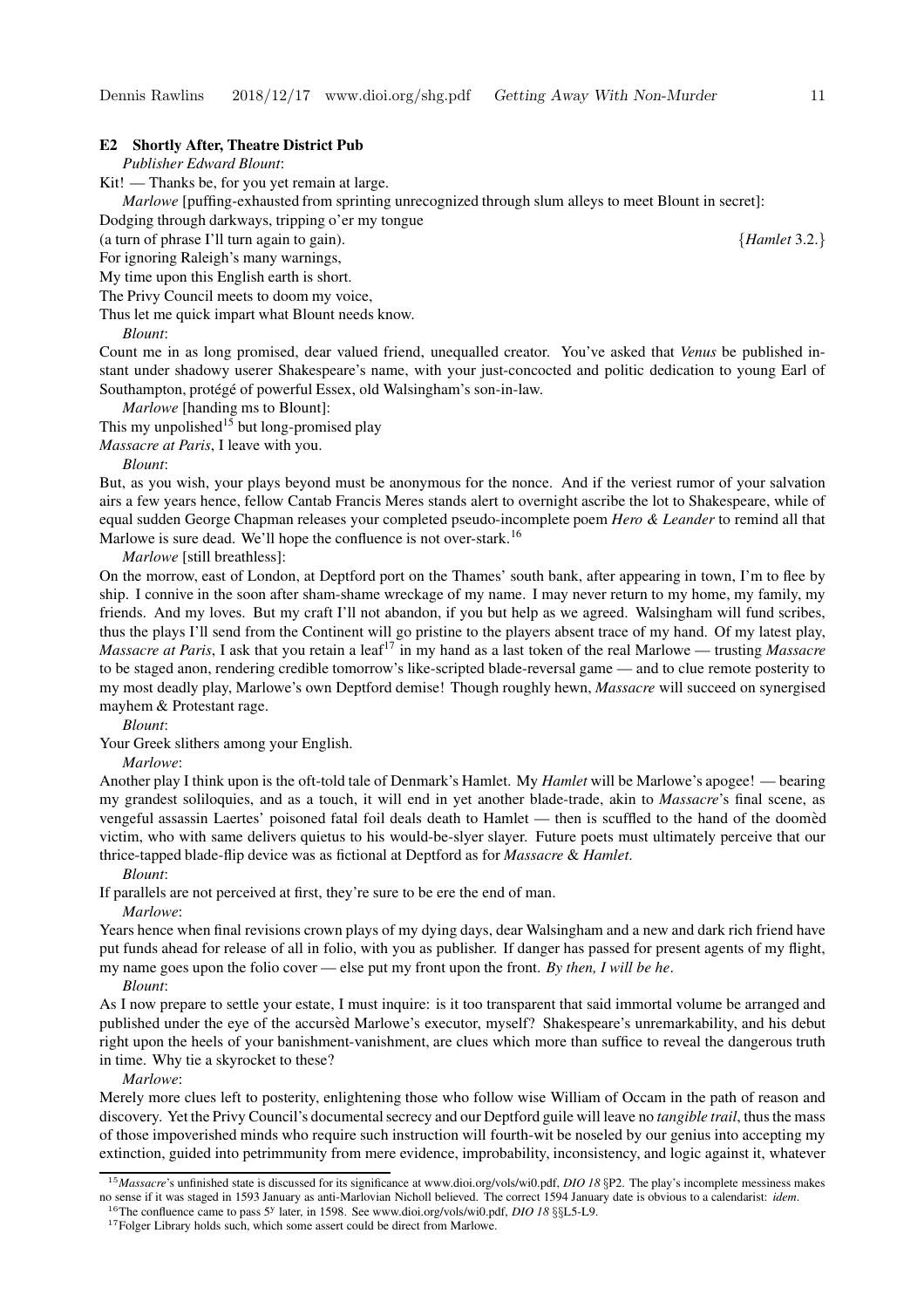gifted detectors may unravel in centuries to come. Just as we wish! — for now keeping all snug from inquisitors' sanguine maws, 'til long past our fraternity's flight to the grave's eternal surety. If Council's usual privynance holds, few or none will relate Marlowe's exit to Shakespeare's entrance. But if — as likely — Archbishop Whitgift imparts the slightest glimpse of Council's late doings to his holy colleagues for their relish and pulpit fury, my public Death solidifies as were it tombstone, even absent bruited seguentiality.

*Blount*:

Then Shakespeare's credit may be fixed for all time.

*Marlowe*:

I'll not forget your advice and partshare, in our ennobling of the souls of our time, and past same. Keep you well and hope and look for my return. [Exit.]

#### **F The Perfect Non-Murder**

#### **F1 May 29 Night at Eleanor Bull's Guesthouse**

*Poley* [ecstatically swelling]:

So — our Walsingham ring to the rescue yet again. Like earlier deeds! The job's quicker — a few hours work instead of years. And far easier, just a standard cloak&dagger bit — saving one person instead of a whole nation. BUT . . . whom we rescue for the ages is one I'm proud to own as fellow Cantab, colleague, and friend — the sublimest poet that was ever on this Earth. And is not Poley the most blessed spy in all sneakdom's annals? — that Fate should *DOUBLY* grant grand spy-enterprise? My prior pride in saving England yields now to greater glory yet, in saving works that will outlive the British empire, enduring "for all time!"<sup>18</sup> —- wrought from dream to substance through our spymate, nonpareil creator Kit Marlowe.

*Skeres*:

And you fill my cup of pride with thanks as well, for I entered life lower than Poley and am even yet a mere errand-errant. Thus will my felicity at celestial elevation be the greater.

*Poley*:

Now down to it. Skeres, you have the dagger, hammer, and body that I ordered be brought?

As reliably as ever was.

*Poley*:

*Skeres*:

Recall we thought first of sampling corpses from the resurrectionists, but with plague o'erwhelming London, the notion died. Instead, sufficient invisible coin from on high in apt invisible hands, has produced the corpse of like-aged and like-persecuted John Penry, freshly hanged nearby, just hours ago on our convenient sudden,<sup>19</sup> for a long lingering charge of sedition.

*Skeres*:

But what's your plan?

*Poley*:

I counseled, but it's mostly Kit's deeply devious scheme — he's been concocting fiction and plots for years, so who more apt?

*Ingram Frizer* [of Thos. Walsingham's household]:

Why call me into this?

*Poley*:

Because you are going to kill Christopher Marlowe.

*Skeres*:

Murder! Now hold! This is outrageous — intolerable. Nobody warned me of this! — You know full well that murder'll cost you plenty more coin than bought me and brought me into this scheme.

*Frizer* [smiling]:

This is getting so . . . enticing.

*Poley* [in his lordliest Cambridge accent]:

Sorry to disappoint you lowlife lot, but I speak of FAKE murder.

*Skeres&Frizer* [in exaggeratedly-hanghead downcast chorus]:

 $Oh -$ 

<sup>18</sup> Ben Jonson's preface to the 1623 First Folio (*The First Folio of Shakespeare*, prepared by Charlton Hinman, Norton, NYC 1968, pp.9-10) p.10. [*DIO*'s copy of this reproduction was left to us by our late lifetime friend R.L.Smith. The present play's several quotes from Marlowe are verbatim from the First Folio. (Editions of the plays that are commonly read today exhibit occasional divergences from the 1623 original.)]

<sup>&</sup>lt;sup>19</sup> Among Peter Farey's wealth of Marlovian contributions (www2.prestel.co.uk/rey/biog.htm) is the tempting theory that the entire fake-horriddeath escape plan was pre-agreed-upon from England's rulership, as a compromise between those who wished private preservation of a unique talent and those who required publicly perceived punishment of heresy & treason.

Wellknown dissenter John Penry's death on the eve of Marlowe's "death" isthe provocative discovery of David More (while Editor of *The Marlovian*). See Blumenfeld pp.211, 218, & 240.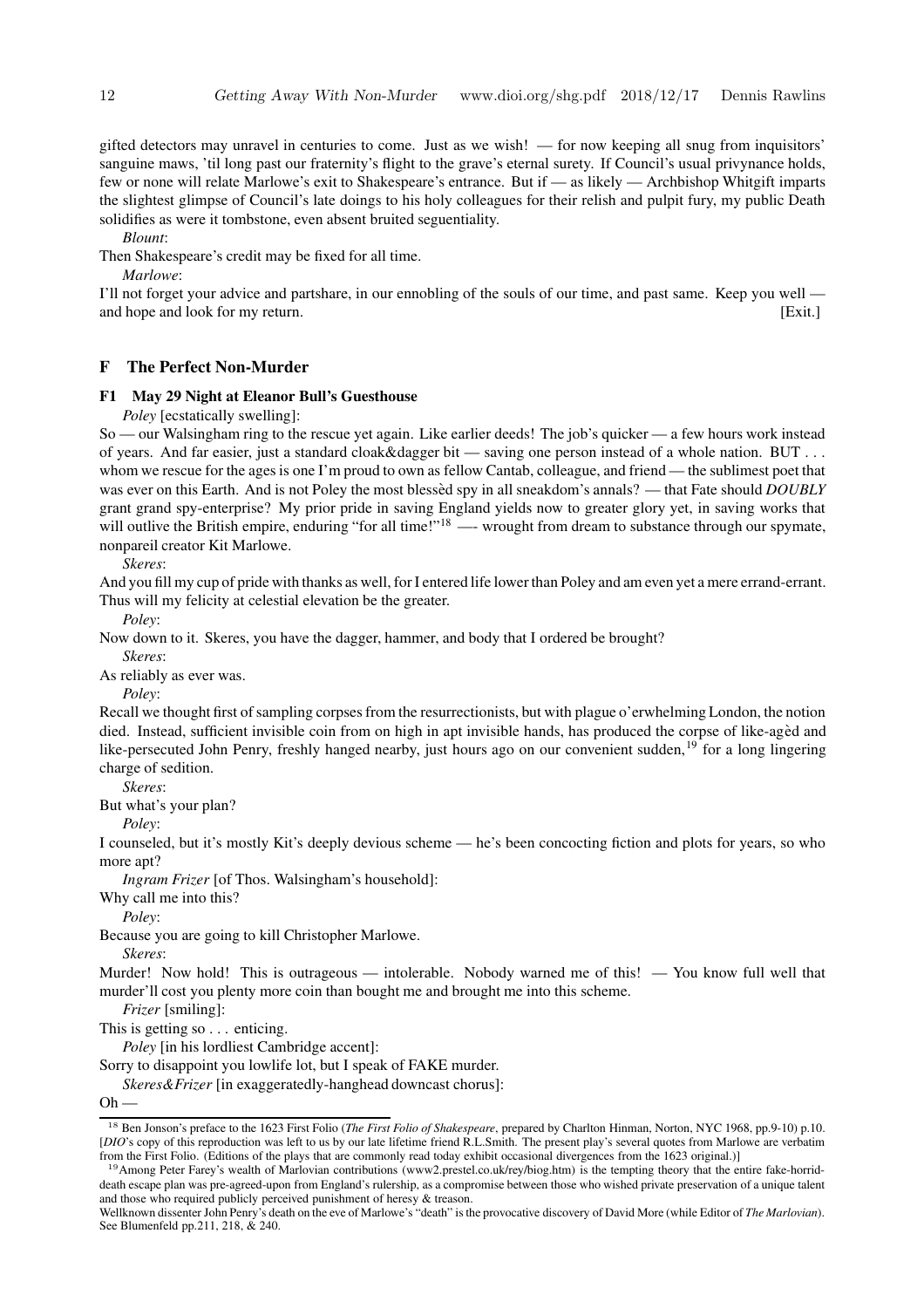*Poley*:

Kit's idea being to put himself beyond not just the *reach* of the vengeful law but the very *thought* ofsame, by convincing all that he is dead, so there be no point in seeking for him. Only if that fraud succeeds is Marlowe truly free.

*Skeres*:

Thus the man-shell corpse before us.

*Frizer*:

What need we a dagger if he's already done? And how can subterfuge succeed with a face not Marlowe's? *Poley*:

Marlowe's first answer to your double protests is singular: "Oh, death's a great disguiser"<sup>20</sup> —

*Skeres*:

 $-$  how true! ah  $-$  I'm told  $-$ 

*Poley*:

 $\cdot$  "and you may adde to it" by dagger. Marlowe's plan is that we simulate a brawl on the morrow at this port<sup>21</sup> of Deptford on the Thames, from whose strand he'll sail downriver straight to Europe, just as soon he's shown himself to Mistress Bull and sundry, and slipped away the few yards to the dock and embarked. We then stab the corpse's face to obscure identity, raise alarm, and present the coroner with the bloody result, so that he and all who hear of this will be *justly and absolutely sure* that Marlowe is dead, neglecting that their chain of herded attachment to said proposition is only as strong as its weakest link: the body's IDENTIFICATION. Which must be by us, his friends — who better? True, the trick's cruder than magic-for-idiots, but — watch it work. Not just on coroner Danby but on weaklink-blind generations to come.

*Skeres*:

But isn't facial damage's purpose too obvious? — who stabs someone in the face? We should balance the head-blow with a flock to the torso.

*Poley*:

The blow must be but one,<sup>22</sup> for Frizer to dodge indictment for killing an unarmed man. One blow be forgivable hot passion, leaving accident credible. More speaks vengeful murder. For that symmetry of blows you rightly seek, slight sanguine scars on Frizer's crown will suffice.

*Frizer* [grumpily]:

So now I'm to *bleed*, too? For *symmetry*? —

*Poley*:

— even if coroner Danby hasn't been turned by coin of Walsingham or other, consider: as thousands of plague-stilled corpses flow daily past, he'll not pause a minute over any one among them. Have courage and take comfort from the omen of Marlowe's bail-freedom — signifying his high friends o'erseeing these epochal events. For surely the least likely part of Marlowe's scheme is not our present corpse & tools but the *bailing of a traitor* — *yet it is already done*. Our simple successes must follow that impossible success.

*Skeres*:

Impart the simulation Kit has scripted.

*Poley*:

We'll report a wrangle 'twixt Frizer and Marlowe over a bill of fare, and Kit asks that his own rôle in it be as humiliating as we can devise. Both in order that it satisfy the archbishop's bloodthirst — and that it seem incredible Kit would conspire at so fatally and vilely destroying his name.

*Frizer*:

Such as it is.

*Skeres*:

Was.

*Poley*:

*Skeres*:

A nice touch is his advice to report that his own<sup>23</sup> dagger was left at home, so only one blade be in play, which ensures the match of Frizer's to the wound. Having stolen backturned Frizer's dagger, Marlowe will be damned for stabbing an unarmed man from behind, multiplying disgrace by disgrace. Then, following his latest (other) play's regal precedent at *Massacre at Paris*' end, Frizer will seize the dagger from Marlowe's hand and stab him once in the brow.

How can one stab atop the face be passed off as fatal? — especially wih Frizer's headblood so trifling. *Poley*:

True, the brow is hard; but blood-flow and brain-ooze from there will mask already-shattered face beyond cognizance

<sup>20</sup>*Measure for Measure* 4.2.

<sup>&</sup>lt;sup>21</sup>Blumenfeld p.219. (Deptford was the port where Henry Hudson's ship returned home in 1611.)

<sup>22</sup>See www.dioi.org/vols/wi0.pdf, *DIO 18* §E12 [2].

<sup>23</sup>Calvin Hoffman *Murder of the Man Who Was 'Shakespeare'* 1955 NYC p.48.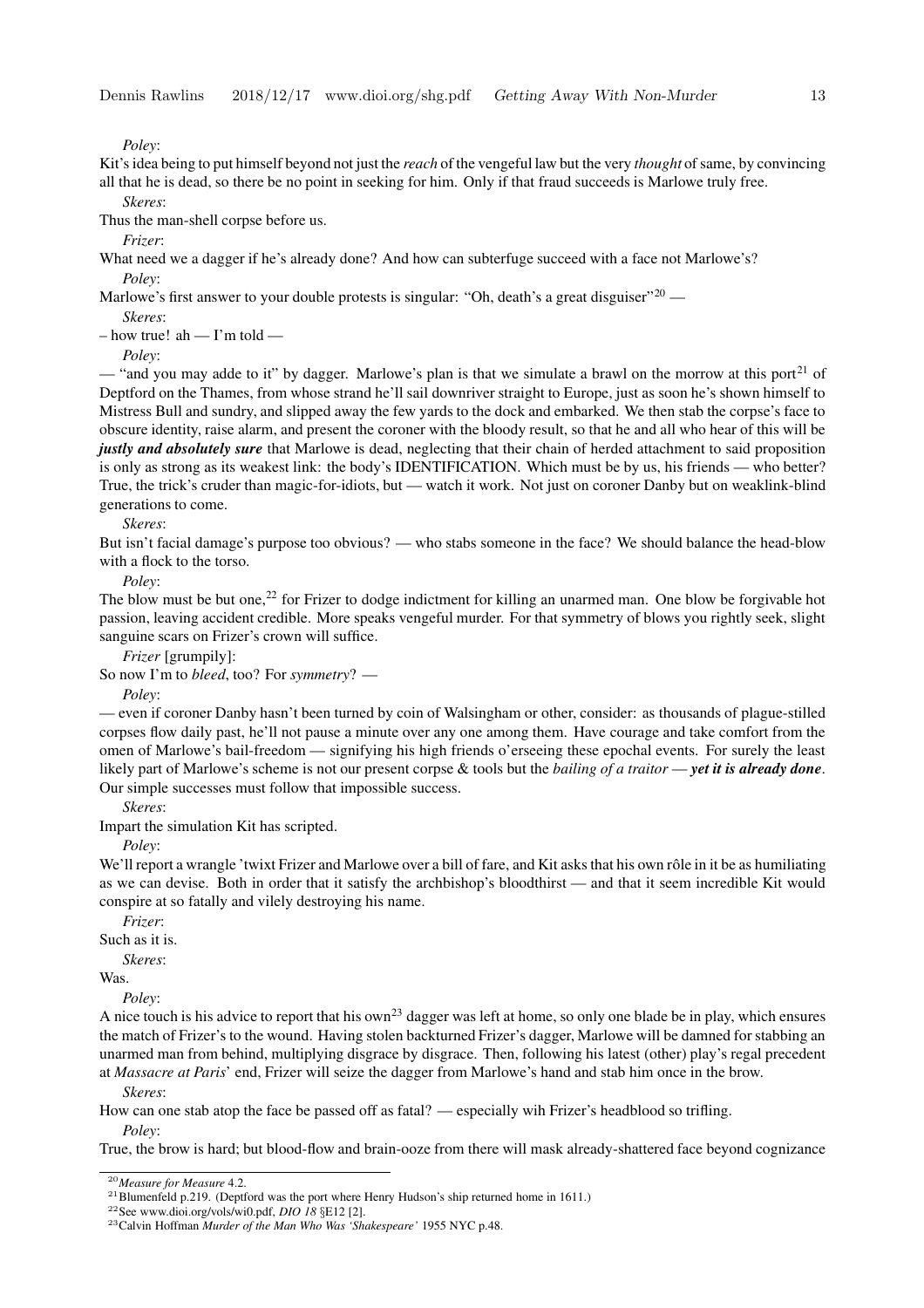— and the hanging's ropeburn beyond notice. A belated truce must occur in a trice; for after we feign loud commotion, witnesses unbribed may quick invade our play. And an unbribed man can never be trusted.

*Skeres* [smugly chuckling]:

I ponder several score pounds further insurances of our trustworth.

*Poley*:

Now's not the time to bargain — enough that Walsingham will love you for this. And forever. *Frizer*:

I know my lord is true. I am entigered.

*Poley*:

Frizer, on the morrow you will hammer dagger into forehead over yon eye, with strength enough to split Penry's skull for its distortion's gain, in hope that coroner and jury will fear<sup>24</sup> to stare too long upon spilt brains and dangling eyeball. *Frizer* [gagging on verge of nausea]:

Ah — even absent murder, methinks we are too lightly paid.

*Skeres* [paling & turning away]:

I second yon wretch's retch.

*Poley*:

Enough of softness at mere prospect, when morrow's deed will want steel. We actors peer now o'er the verge of our most glorious day. **[Baskeunt] Solution Solution Contract of the Contract of the Contract of the Contract of the Contract of the Contract of the Contract of the Contract of the Contract of the Contract of the Contrac** 

#### **F2 Deptford Garden May 30**

*Marlowe*:

We have walked for hours in this peaceful garden that I be placed as at Deptford by many eyes, ere the peaceless play to be performed this day.

*Poley*:

It's not done yet, but your corpse is at hand, and your latest tragedy's serpentine plot rehearsed.

*Marlowe*:

When you tell the tale of my craven slices upon Frizer's hindscalp, remember that Poley & Skeres must be said to have flanked Frizer in parallel upon a supping table's bench, so that in no wise could he take flight, not fore nor aft, neither left nor right — thus will his defensive tale sure whisk him from jail forthwith.

*Poley*:

We are not unaware of the care your scheme has taken to shield our lives.

*Marlowe*:

I am thrice honored by my dear friends.

#### *Poley*:

Your thanks are nothing beside we players' privilege, as actors in the most crucial and flawlessly designed of all theatre creations, a great reckoning in a little room<sup>25</sup> — and upon the stage of the universe.

*Marlowe*:

Given our guile, and the surety that centuries — and we — will pass before the coroner's record will light, revealing that the witnesses to the corpse's identity were the realm's most skilled and devious liars, as Babington's end attests —

*Poley* [beaming]:

 $-$  I blush with pride  $-$ 

*Skeres* [joyfully]:

 $-$  I second the blush

*Marlowe*:

— 'twill be the next millennium ere the secret be induced and known to all, when it cannot harm unseen heroes of centuries past.

*Skeres* [to Marlowe]:

Fellow dissembler, you've inversely done the crime that all say none can do: you have created *the perfect non-murder*. *Poley*:

Those jealous of creative gifts ever beyond their longing, say those merely dream who cannot do. Thus Kit's pristine achievement, that we few now dare&share, refutessaid slander for all time — albeit in secret for centuries hence. What irony can exceed our triumph when the greatest of all literary dreamers has *in real life* designed what will ultimately, when properly placed among outed successes, become famous as the most durably impenetrable crime ever wrought!

*Marlowe*:

You sully my soul even while felicitating same with pride's corrupting joy. Yet alas it is time I slip to ship, though my tears of happiness — at breathing yet — are braided with those of melancholy. Will ever I set eyes upon green England more? When shall we four meet again? Shall we ever, indeed? Farewell, perhaps forever, as I trade

<sup>24</sup>Inspired suggestion by R.Barber 2012 p.210.

<sup>25</sup>Touchstone in *As You Like It* 3.3.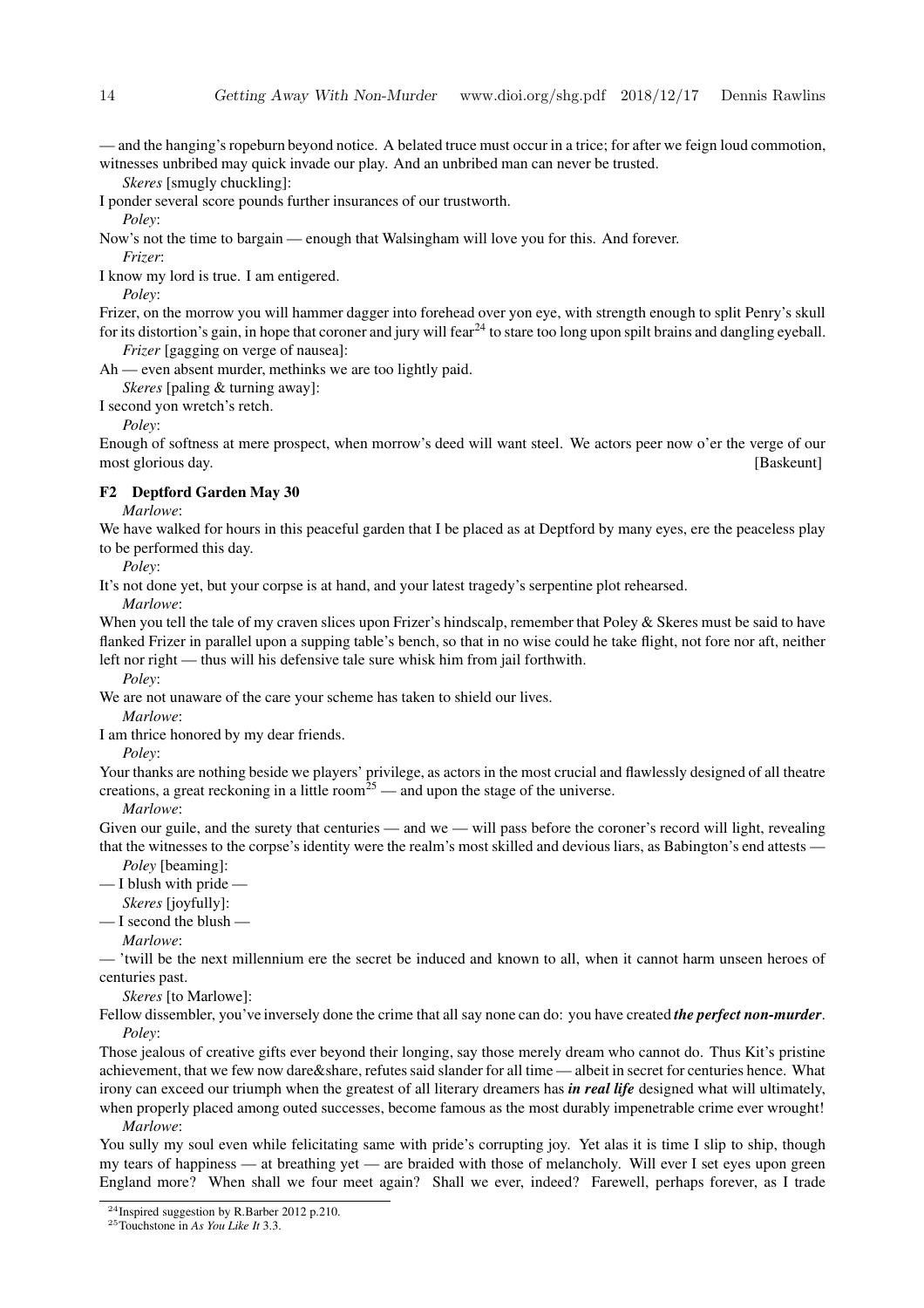Winter's dreammare of incipient extinction through all eternity, for Spring's fresh prospect of freedom secure to conjure dreamatic poemusical flights, at last realizing the hope of unhindered and munificently sponsored retirement from ungrateful mundanity, taking passage to my own creative heaven's gate. This by good assurance of noble lovers of pioneer fashioning of the English language, Walsingham — and a newfound benefactor, a lender who's been around the theatre, and whose name might even acquire a minim of passing recognition from our venture. You'll know it soon enough. Eternal parting thanks to my boldest saviours, those who've leaped jointly high to outdo god himself, to out-Jesus Jesus. *I, atheist Christopher Marlowe, will rise from death*. Jesus never did, his post-Easter invisibility risibly passed off as *god*'s fear of the human police! — he that was said to have repulsed already Dis himself, now succumbing to Resurrectile Dis-function? Sure had he returned to life on Easter Sunday his reborn self would in triumph<sup>26</sup> have marched godboldly through the streets of Jerusalem, mounting the Mount of Olives, marvelled at by all who'd shared the horror of witnessing his sure-fatal crucifixion, thereby curtailing centuries of religious slaughter by converting the world to Christianity forthwith.

*Poley*:

How can the faithful go years, decades, whole lifetimes believing the Christian myth, while never pausing for two successive minutes, to ponder the obvious implications of its paradoxes?

#### *Marlowe*:

Do none wonder that among the disciples, Judas alone<sup>27</sup> was so cast down by Jesus' secret life of luxury, that the mere man Judas brought the Earth-god Jesus to apprehension, arrest, torture, and death?

*Poley*:

Was Judas not the most evil disciple of legend but rather he who truly loved mankind, asking why money spent on expensive ointment for merry Mary massage might not be better<sup>28</sup> devoted to alleviating poverty? — Judas ironically suffering perpetual calumny for a higher and more sympathetic ethic than the terrestrial god's cold and ponderable reply [fn 28] that poverty was eternal on Earth but he was not. And was Judas' soon-after death any more voluntary than Penry's? Or was it an enraged racket's vengeance for loss of its plebeian magic-show's premier attraction?

*Marlowe*:

Too-unconsidered points, good Robert, worthy of your agile Cantab mind — to which I owe as well my slipping torture, as the Christian god could not.

*Poley* [swelling]:

Enlightened skepticism is but part of Marlowe's precious and thankfully undaggered brain. The privy privilege of friendship with and salvation of England's sublimest mind, is Poley's apotheosis eternal — though here alloyed by Kit's departure, and awareness that my life's epochal but ever-hidden glories now crest, their highest deeds fulfilled.

*Marlowe*:

My creations hence arise from exalted fervor in memory of our fast and daring brotherhood, which saved England from Philip's grasp and now preserves my font of poesy for enrichment of all generations to be. [Exit.]

#### **F3 Later Same Day at Bull Guesthouse**

*Skeres* [yelling in panic to Poley]:

Robert, we may be undone — and headed for the headless! I heard rumor of Kit at the strand, espied embarking! *Poley*:

Tremble not. Why think you we four earlier this day feasted at the pub aboard Drake's circumglobed` ship, the *Golden Hind*, so happily retired to honoured display at Deptford. We scotch rumor by charging loose witnesses with wine-inspired confusion of one ship with another. I trow and will ensure that memory of immortal Marlowe upon his final day of life going aboard the *Golden Hind* — not his escape ship to meet his fellow spies — will last through the centuries.<sup>29</sup> Skeres, we must now prepare the corpse.

*Skeres* [thus calmed — and soon busy hammering dagger into Penry's skull]:

Skulls are harder than you imagine; but also brittle — SO IT SPLITS -

*Frizer*:

— NO, IT EXPLODES! [as Penry's brains gush, right eyeball protrudes but stays put]

*Skeres*:

Yet of what value are Poley's pledges of reward? — when e'en an eyeball's promised dangle disappoints — *Poley*:

— take then your pay in brains — right there aplenty! —

<sup>&</sup>lt;sup>26</sup>The possibility that underworld-god Dis [Hades or Pluto] ultimately retained Jesus in the Earth is so unacceptable to Christians that the gospels explain Jesus' post-resurrection non-visibility — which the post-gospels book of Acts transparently tried belatedly to deny (probably reacting to natural skepticism) — as from his intimidation by the mortal gov't. Odd for god.

<sup>27</sup>See *DIO 8* ‡5 §C2.

<sup>&</sup>lt;sup>28</sup> John 11.2 & 12.3-9. Less specific versions at Mark 14.3-11 & Matt.26:7-16.

Re Judas, see, e.g, Mark 14.10-11, Matt.27.3-10, Luke 22.4-5, John 12.4-8, Acts 1.16-18.

<sup>29</sup>Nathan Dews *History of Deptford . . .* Deptford 1883 p.124. (The 1797 mutiny-ship *Hermione* was pointedly memory-holed at Deptford c.1805.)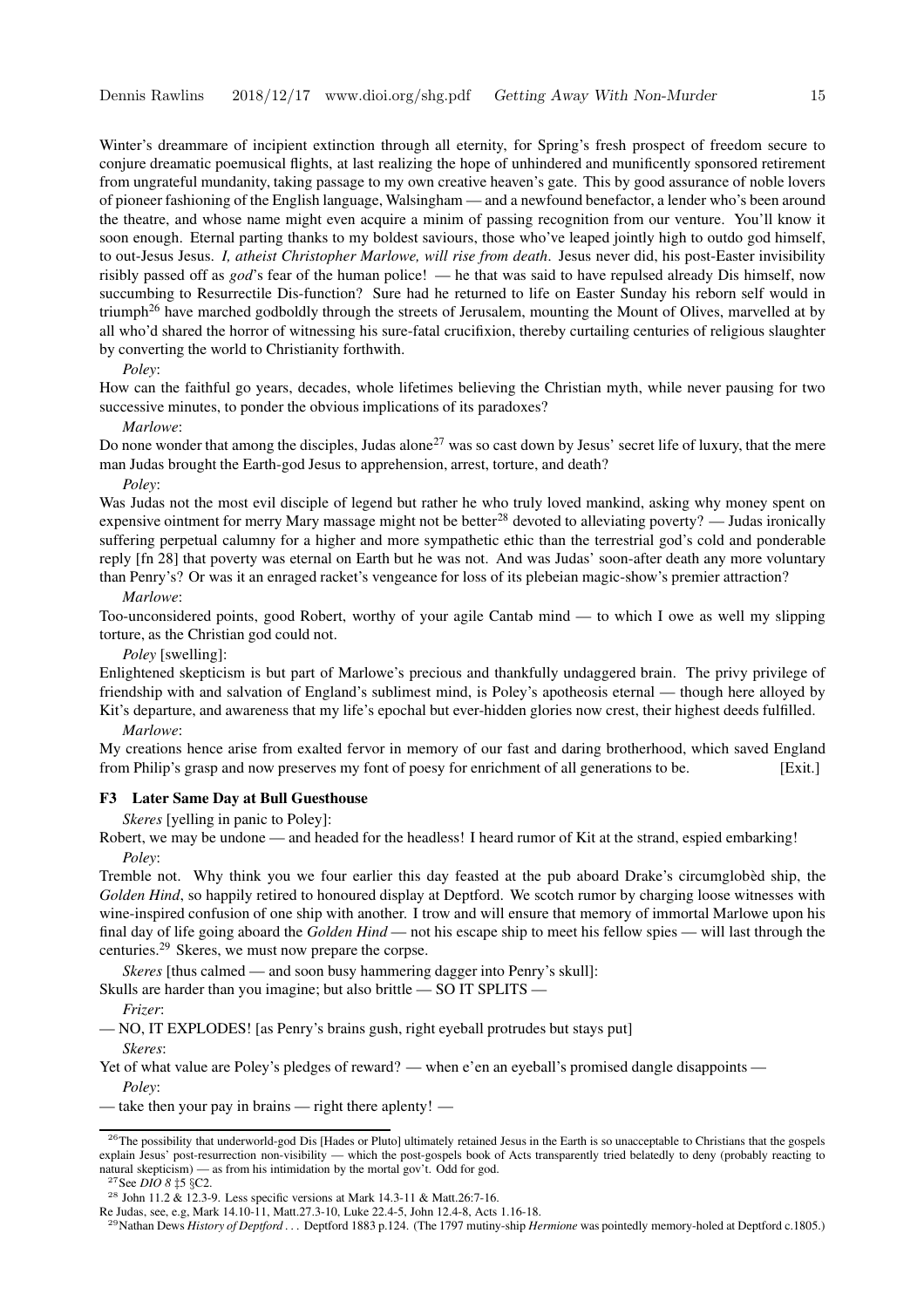*Frizer*:

— and Nick could use 'em. Now to symmetric stabbing of my head. Bleed as you must but leave no flows that may prove fatal to my patal beauty.

*Skeres*:

Can our grizzled Frizer be now jester to our little court? Can stage glory be distant far?

*Frizer*:

Must I be bled and mocked upon the selfsame day, o brutest of cutpurses,<sup>30</sup> Skeres? Faint you yet before mirrors? *Poley* [lightly stabbing the back of Frizer's head]:

Ah, fresh blood for the enhancement of our corpse.

*Frizer*:

I sense going white from drainage! Hand me one of Skeres' abandoned mirrors —

*Poley*:

— your infantile jests at danger betoken fear — yet have courage. Thanks to Kit's bail, we are halfplus home, even as in hours so little past the starting gate. It's nigh time to raise the house. Ready? — HELP!

*Skeres&Frizer*:

HELP!

*Innkeeper Eleanor Bull* [bursting in]:

What mischief now, my ever-loutish lot?

*Frizer*:

- Oh! a hideous accident! our dear friend Kit Marlowe lies wounded. He moves not. Summon help! *Bull* [checking pulse]:
- Wounded? He's dead! Horrible! The worst. Just what a respectable innkeeper needs a bloody scandal. *Skeres*:

Real blood anyways —

*Poley* [in command]:

— stifle the pathetic jests, and get the bulls to Bull's. [Exeunt.]

#### **G Prophecy & Resurrection: Atheist Easter**

#### **G1 Coroner & Jury Gathered**

*Poley* [quietly to Skeres & Frizer]:

Let me do the talk. Adding to jurymen's aversion to vision of eyeball-horror, further distraction from the crux of identification to minutiae of brawl-mechanics will fog and slumber the court. Watch me and learn.

*Coroner Wm.Danby* [glowering — officially]:

How did the killing happen? Be brief.

*Poley*:

Your Lordship, this poor bloody vessel held once the soul of our friend Kit — that is to say Christopher Marlowe who, inflamed over cost of our repast, did hotly pounce upon our friend Ingram Frizer who defended himself too well, to his sorrow. We bring the dagger that Marlowe snatched a'sudden from Frizer's sheath, ferally striking his crown. Bleeding Frizer was so pinned fore&aft 'twixt table and bench, while blocked left&right by friends Nicholas Skeres and myself seated on either side, that he could not retreat; strong Frizer grabbed frail Kit's blade and when pushing him away did accidentally strike without intent as to either place or part of dagger. By chance it happened that the point was forward and by further chance it struck at forehead near eye, with the sad and horrid result laid before us. *Danby*:

Excess detail hardly answers our charge of brevity. Once Marlowe was disarmed, killing him was needless. Defendant Frizer's several accidents seem improbable in series. I will have him held for further weighing of his story's truth, though I see no sure proof of ill intent towards his friend. Bailiffs quick remove this rotting remnant ere it fouls the court more. We will preserve in script full tale of these gymnastic events at Deptford.

*Poley* [lip-motionless aside to Frizer, sotto-voce]:

Did I not predict that diversion from the beam of identity-fraud to the mote of brawl-nits would succeed? You'll be out in a month. And lifetime secure<sup>31</sup> for it. [Exeunt.]

<sup>30</sup>Bakeless 1:183. (The use of 2 fellow spies as witnesses to the fake killing of a 3 rd is key to Graham Greene's 1949 British film, *The Third Man*.) <sup>31</sup>The incongruity that quickly-sprung Frizer was quicker-rehired by T.Walsingham — despite having just killed his valued friend — has attacted notice by Bakeless *op cit* 1:157f, Blumenfeld p.40, even *EncycBrit 14*:925, 1961 ed.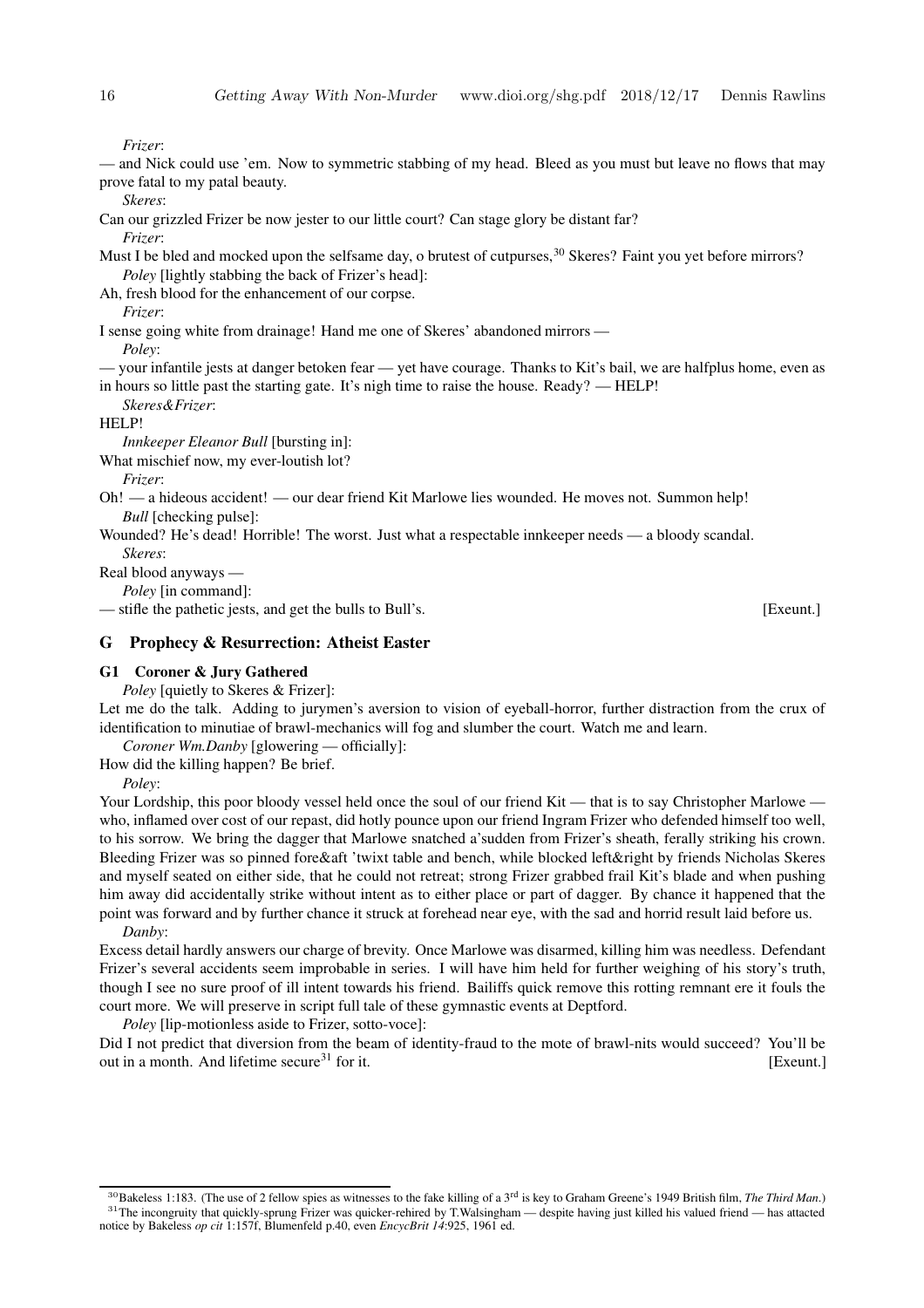#### **G2 Thirteen Days After Deptford, June 12: London Bookstalls**

*Queen's Servant Richard Stonley*:

Storekeeper, who's this fresh author? William something. Let's see: William Shakespeare. Never heard of him, but browsing through his *Venus & Adonis* I am exalted by wordflight never approached but by Marlowe's mighty line.<sup>32</sup> How can one of no prior appearance — nor membership in any intellectual circle known to me in London — arise a phoenix from a vacuum? As steeply as suddenly, his verses soar in verbal music — and maturity! — at the uranian heights of those vouchsafed us by the most divine of all prior bards! And this, so strangely, appearing under two weeks<sup>33</sup> after the hitherto-incomparable Marlowe's death.

*BookStoreOwner*:

So lamented by our poets.

*Stonley*:

So huzzahed by our divines, who a'ready thunder to their flocks, savouring God's awful vengeance upon scoffers at His power.

*Owner* [anachronistically]:

Marlowe's woes trigger prelates to snigger

He died of a surfeit of just deserts.

The poem you peruse was registered without author last April but bears at outset a since-appended dedication, by this new fellow Shakespeare, to Essex' boy, Earl of Southampton, announcing *Venus* as Shakespeare's first creation.

Such deftness — as if he'd been writing for years!

#### **G3 September 22: Stonley's Home**

*Stonley*:

*Stonley*:

What make you of nature-gifted rustic Shakespeare's lightning dawn? *Venus & Adonis* is registered today as his, but I learn there be no manuscript in his hand.

*Ben Jonson*:

Many wonder at Stratford's enigma,

Who keeps to self, and pens no missives,

Pleads pain of hand whenever asked to write,

Having<sup>34</sup> small Latin and less Greek, it's said  $-$ 

Weirder yet, he even shuns debauches.<sup>35</sup>

*Stonley*:

*Venus*' creator must be deep steeped in the classics — but how, with feeble Latin and feebler Greek? *Jonson*:

More to the point, how would Shakespeare be schooled at all while in the lack of Latin? — which be the common language of instruction<sup>36</sup> at all our grammar schools.

*Stonley*:

Some divine a front though none explain it.

Why the creator's flight into darkness?

*Jonson*:

How shall we ever know, when all are feared to publish doubt, Shakespeare being wealthy and famously litigious? *Stonley*:

Know you eo-geography's curiosity that the first precise extant measure of the girth of Earth appeared at the very time and place when Alexandria's wondrous lighthouse was raised half a stade into the clouds above the harbor isle of Pharos? — a flame-capped pylon gargantually towering to guide ships as distant as 202 stades at sea, whilst ingeniously

<sup>34</sup> Jonson *op cit* [fn 18] p.9; Diana Price *Shakespeare's Unorthodox Biography* 2001 London pp.187&211.

<sup>32</sup>Jonson *op cit* [fn 18] p.9; Bakeless 2:173f.

<sup>33</sup>The dedication that prefaces Shakespeare's *Venus&Adonis* specifies it's his 1 st publication. That it hit the street under 2 weeks after Marlowe's disappearance is acknowledged even by the Stratfordians' leading anti-Marlovian, Chas. Nicholl (at Paul Edmondson & Stanley Wells, Eds., *Shakespeare Beyond Doubt* U.Cambridge 2013 p.29), who passes off the segue as just an "apparent chronological neatness". But ungullible Ted Hughes (England's Poet Laureate 1984-1998) perceives the obvious while commenting on creativity vs worldliness and celebrity: "The way to really develop as a writer is to make yourself a political outcast, so that you have to live in secret. This is how Marlowe developed into Shakespeare." (Quoted at Barber p.v.) Hughes is one of numerous authors and jurists who have realized for over a century that Shakespeare never wrote a play: e.g., Twain, H.James, Hawthorne, Whitman, and Justice Stevens. Hughes' observation on word-music revolutionary Marlowe reminds one of Beethoven, whose isolation by near-deafness led to orchestral music's greatest creative revolution. (Similarly, an astonishing number of English words were born during the Elizabethan period.) Before his exile, Marlowe was playcraft's free spirit, much as Caravaggio was painting's. We owe it to the Walsingham family that Marlowe did not suffer the same early extinction as snuffed Caravaggio in 1610 at age 37<sup>y</sup>, even while Marlowe lived on to cap his career with the *Tempest* the following year — when also appeared the 1611 King James Version of the Bible, for which it's possible Marlowe provided anonymous assistance.

<sup>35</sup>*Ibid* p.127.

<sup>36</sup>Carol Rutter at Edmondson & Wells *op cit* p.135. First connexion to Jonson's Latin-Greek testimony (fn 34): Rawlins *Bardbeard* §I3.